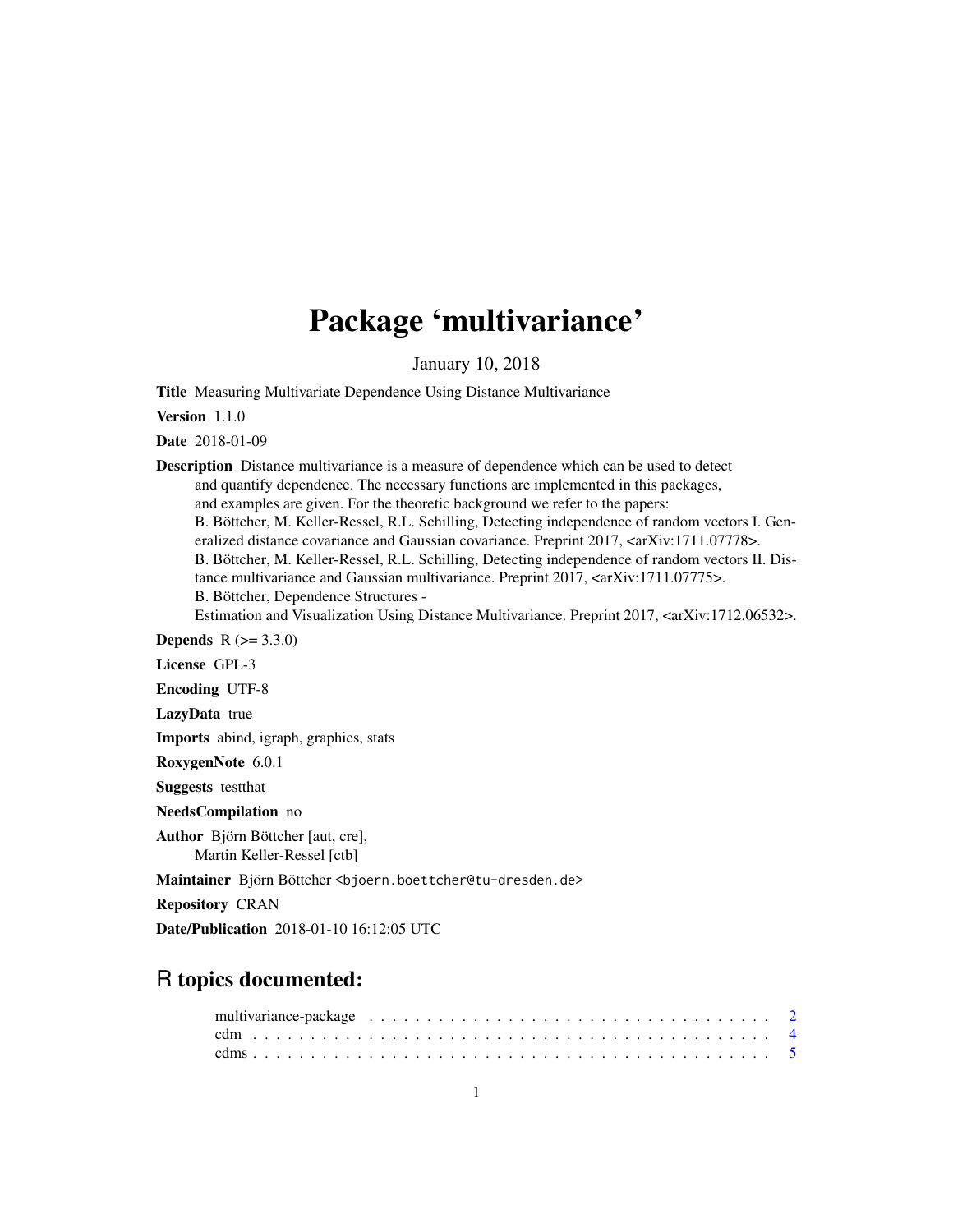<span id="page-1-0"></span>

|       | $\overline{7}$ |
|-------|----------------|
|       |                |
|       |                |
|       |                |
|       |                |
|       |                |
|       |                |
|       |                |
|       |                |
|       |                |
|       |                |
|       |                |
|       |                |
|       |                |
|       |                |
|       |                |
|       |                |
|       |                |
|       |                |
| Index | 27             |

<span id="page-1-1"></span>multivariance-package *multivariance: Measuring Multivariate Dependence Using Distance Multivariance*

#### Description

The multivariance package provides basic functions to calculate distance multivariance and related quantities.

#### Details

Distance multivariance is a measure of dependence which can be used to detect and quantify dependence structures. The necessary functions are implemented in this packages, and examples are given. For the theoretic background we refer to the papers [1,2] and [3]. The latter includes a summary of the first two. It is the recommended starting point for users with an applied interest.

The (current) code should be understood as *proof of concept*, certainly there is room for improvement and development. Questions, comments and remarks are welcome: <br/> <br/> <br/>boettcher@tu-dresden.de>

For infos on the latest changes and/or updates to the package use news(package="multivariance").

To cite this package use the standard citation for R packages, i.e., the output of citation("multivariance").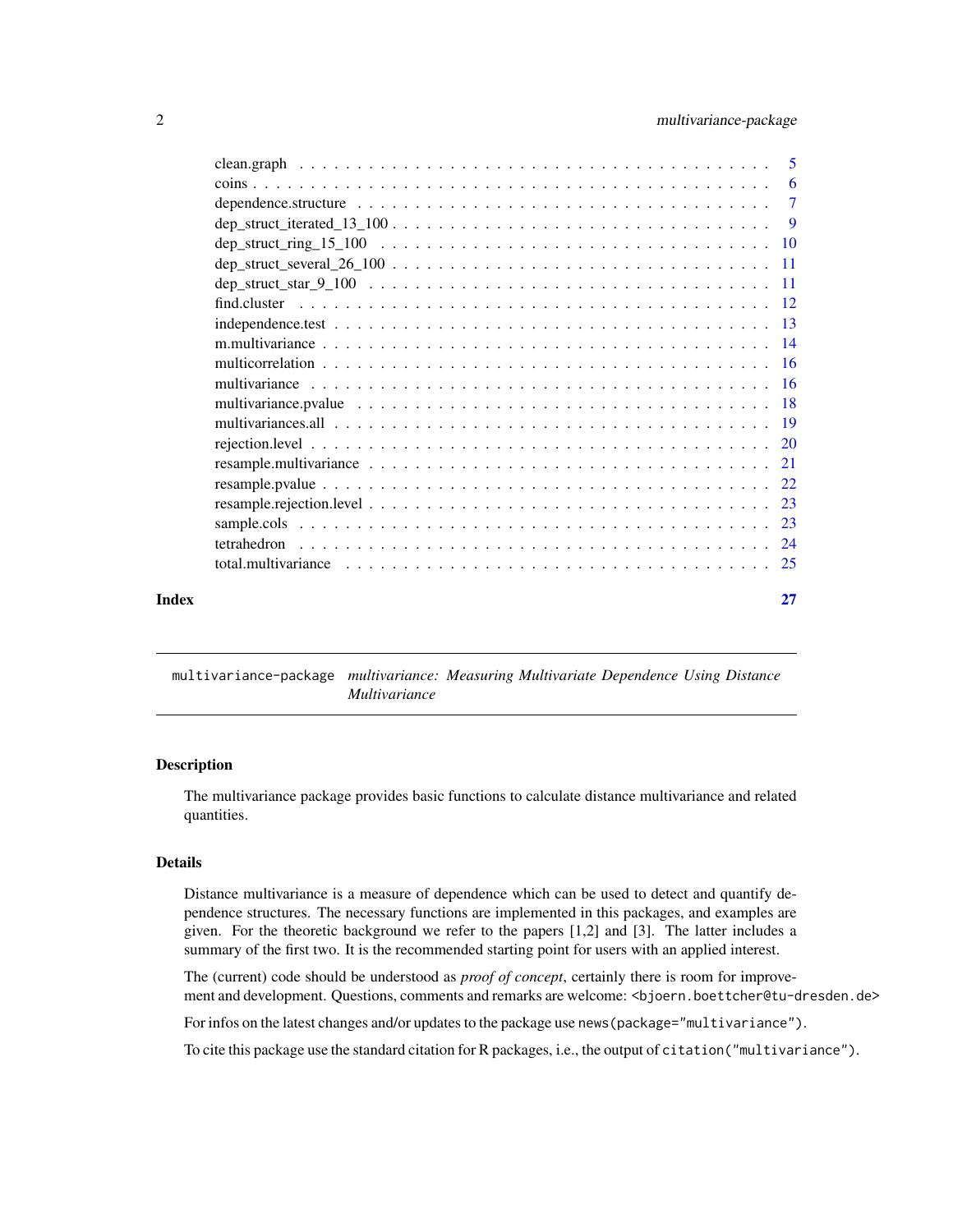#### <span id="page-2-0"></span>**Multivariance**

[multivariance](#page-15-1) computes the distance multivariance

[total.multivariance](#page-24-1) computes the total distance multivariance

[m.multivariance](#page-13-1) computes the m-multivariance (introduced in [3])

It might be convenient to compute these simultaneously using [multivariances.all](#page-18-1).

#### Functions to use and interpret multivariance

[rejection.level](#page-19-1) computes the rejection level for a given significance level. This can be used for a conservative interpretation of distance multivariance. The counterpart is [multivariance.pvalue](#page-17-1), which computes a conservative p-value for a given distance multivariance. Both methods are distribution-free.

[resample.rejection.level](#page-22-1) and [resample.pvalue](#page-21-1) are the distribution dependent versions of the above. They are approximately sharp, but computational more expensive. Any resampling is done by [resample.multivariance](#page-20-1).

independence. test provides the corresponding tests of independence.

[cdm](#page-3-1) and [cdms](#page-4-1) compute the centered distance matrix and matrices, respectively. These can be used to speed up repeated computations of distance multivariance.

#### Dependence structures

[dependence.structure](#page-6-1) performs the dependence structure detection algorithm as described in [3].

[find.cluster](#page-11-1) is the basic building block of [dependence.structure](#page-6-1). It is recommended to use [dependence.structure](#page-6-1).

#### Examples

[coins](#page-5-1) and [tetrahedron](#page-23-1) generate samples of pairwise independent random variables, with dependence of higher order.

[dep\\_struct\\_iterated\\_13\\_100](#page-8-1), [dep\\_struct\\_ring\\_15\\_100](#page-9-1), [dep\\_struct\\_several\\_26\\_100](#page-10-1) and [dep\\_struct\\_star\\_9\\_100](#page-10-2) are example data sets for the dependence structure detection. These might also serve as benchmark examples.

#### References

[1] B. Böttcher, M. Keller-Ressel, R.L. Schilling, Detecting independence of random vectors I. Generalized distance covariance and Gaussian covariance. Preprint 2017. [https://arxiv.org/](https://arxiv.org/abs/1711.07778) [abs/1711.07778](https://arxiv.org/abs/1711.07778)

[2] B. Böttcher, M. Keller-Ressel, R.L. Schilling, Detecting independence of random vectors II. Distance multivariance and Gaussian multivariance. Preprint 2017. [https://arxiv.org/abs/](https://arxiv.org/abs/1711.07775) [1711.07775](https://arxiv.org/abs/1711.07775)

[3] B. Böttcher, Dependence Structures - Estimation and Visualization Using Distance Multivariance. Preprint 2017. <https://arxiv.org/abs/1712.06532>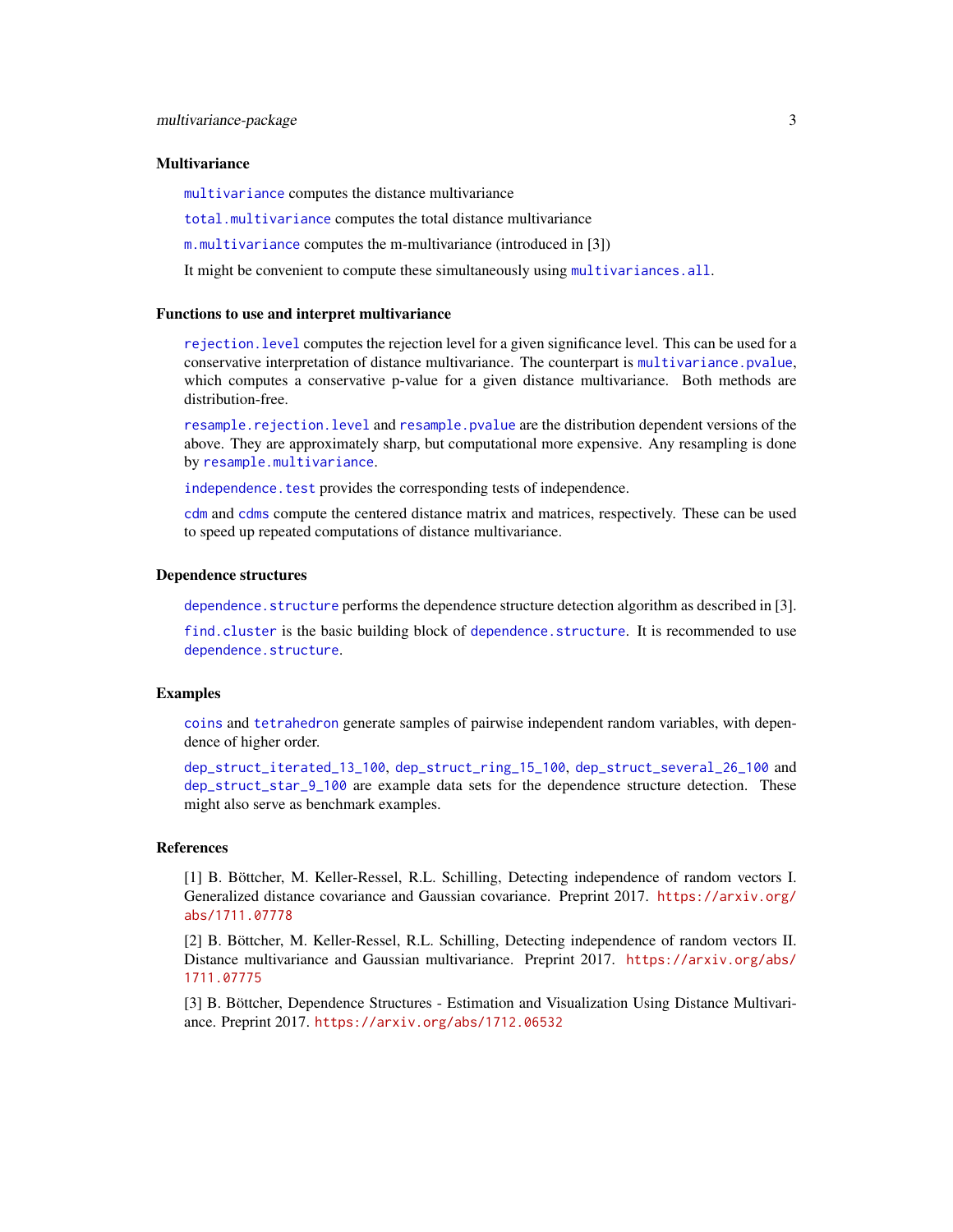#### <span id="page-3-1"></span><span id="page-3-0"></span>Description

computes the centered distance matrix

#### Usage

 $cdm(x, normalize = TRUE, psi = NULL, p = NULL)$ 

#### Arguments

| $\mathsf{x}$ | matrix, each row of the matrix is treated as one sample                                                                                                                                    |
|--------------|--------------------------------------------------------------------------------------------------------------------------------------------------------------------------------------------|
| normalize    | logical, indicates if the matrix should be normalized                                                                                                                                      |
| psi          | a real valued function of two variables, to compute the distance of two samples<br>based on a continuous negative definite function. If it is NULL, the euclidean<br>distance will be used |
| p            | numeric, if it is a value between 1 and 2 then the Minkowski distance with<br>parameter p is used.                                                                                         |

#### Details

The centered distance matrices are required for the computation of (total / m-) multivariance.

If normalize = TRUE then the value of multivariance is comparable and meaningful. It can be compared to the [rejection.level](#page-19-1) or its p-value [multivariance.pvalue](#page-17-1) can be computed.

More details: If normalize = TRUE the matrix is scaled such that the multivariance based on it, times the sample size, has in the limit - in the case of independence - the distribution of an  $L^2$ norm of a Gaussian process with known expectation.

#### References

For the theoretic background see the references given on the main help page of this package: [multivariance-package.](#page-1-1)

#### Examples

```
x = \text{coins}(100)cdm(x) # fast euclidean distances
cdm(x,psi) = function(x,y) sqrt(sum((x-y)^2))) # this is identical to the previous (but slower)
# the function cdm does the following three lines in a faster way
N = nrow(x)C = diag(N) - matrix(1/N, nrow = N, ncol = N)A = - C %*% as.matrix(stats::dist(x,method="euclidean")) %*% C #'
all(abs(A - cdm(x, normalize = FALSE)) < 10^(-12))
```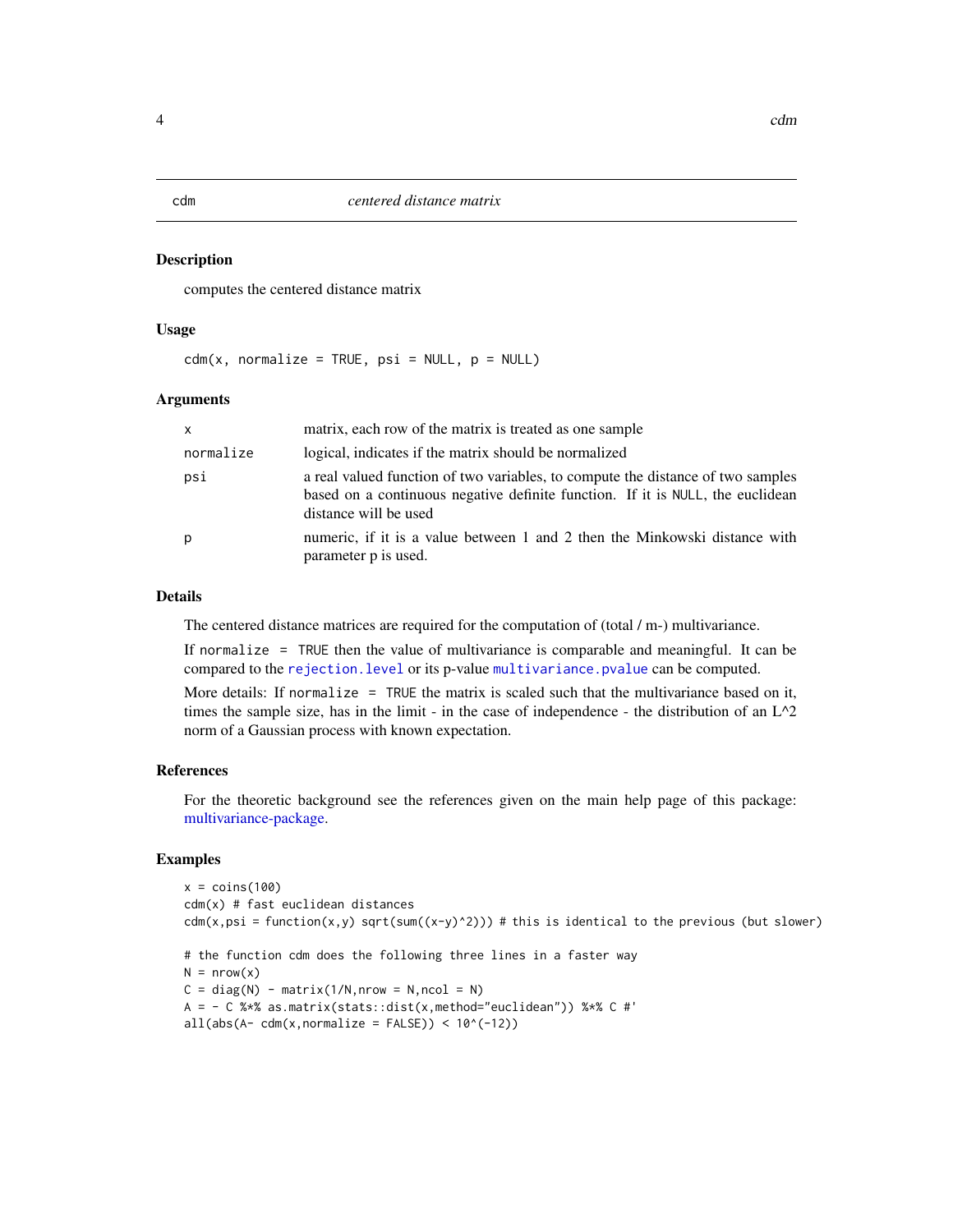<span id="page-4-1"></span><span id="page-4-0"></span>

#### Description

computes the centered distance matrices

#### Usage

 $cdms(x, vec = 1:ncol(x), membership = NULL, ...)$ 

#### Arguments

| X          | matrix, each row is a sample                                   |
|------------|----------------------------------------------------------------|
| vec        | vector which indicates which columns are treated as one sample |
| membership | depreciated. Now use vec.                                      |
|            | these are passed to cdm                                        |

#### Value

It returns an 3 dimensional array of the distance matrices. The index of the first dimension names the component for which the matrix is computed, thus it ranges from 1 to max(vec).

<span id="page-4-2"></span>

| clean.graph | cleanup dependence structure graph |
|-------------|------------------------------------|
|             |                                    |

#### Description

Given a dependence structure graph: vertices representing the multivariances of only two verticies become an edge labeled with the label of the vertex.

#### Usage

```
clean.graph(g)
```
#### Arguments

g graph, created by [dependence.structure](#page-6-1)

#### Value

graph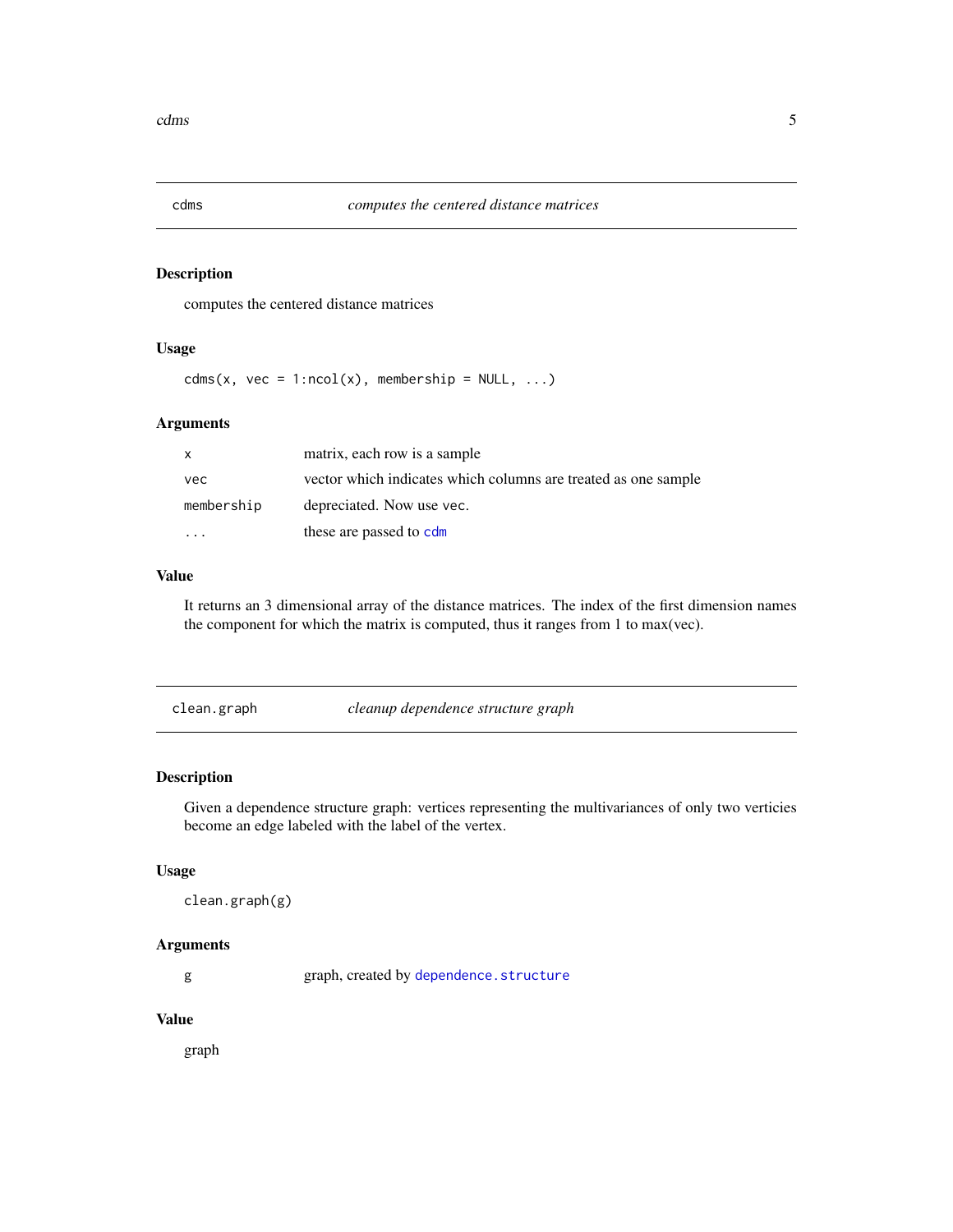<span id="page-5-0"></span>6 coins coins and the coins of the coins of the coins of the coins of the coins of the coins of the coins of the coins of the coins of the coins of the coins of the coins of the coins of the coins of the coins of the coins

#### Examples

```
N = 200
y = \text{coins}(N, 2)x = \text{cbind}(y, y, y)ds = dependence.structure(x)
plot(clean.graph(ds$graph))
```
#### <span id="page-5-1"></span>coins *dependence example: k-independent coin sampling*

#### Description

This function creates samples which are dependent but k-independent.

#### Usage

 $coins(N = 1000, k = 2)$ 

#### Arguments

| N | number of samples                |
|---|----------------------------------|
| k | each k-tuple will be independent |

### Value

It returns the samples as rows of an N by k+1 matrix. The columns are dependent but k-independent.

#### References

For the theoretic background see the reference [3] given on the main help page of this package: [multivariance-package.](#page-1-1)

#### Examples

coins(200,4)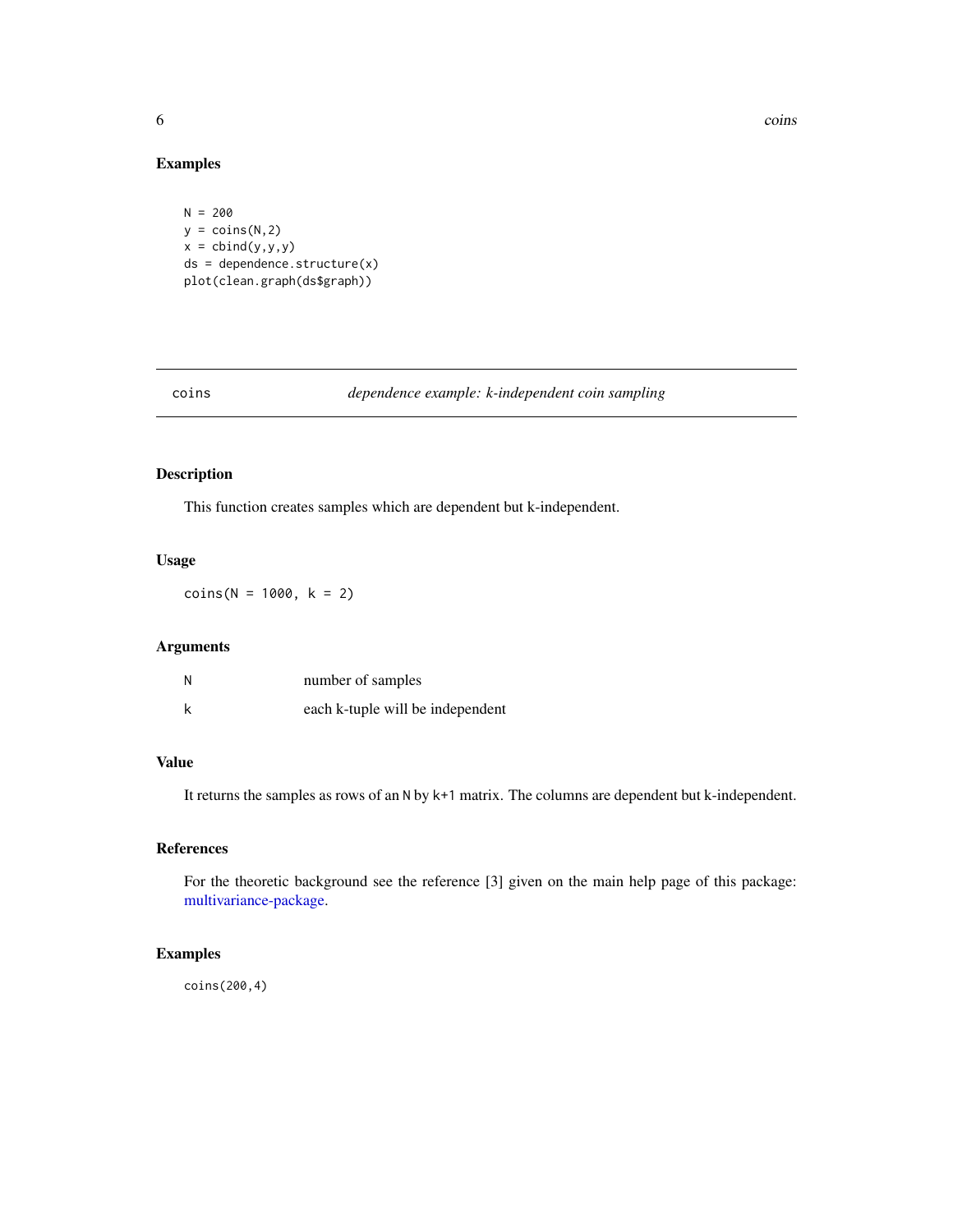<span id="page-6-1"></span><span id="page-6-0"></span>dependence.structure *determines the dependence structure*

#### Description

Determines the dependence structure as described in [3].

#### Usage

```
dependence.structure(x, vec = 1:ncol(x), verbose = TRUE,
  detection.in = NULL, ...)
```
#### Arguments

| $\mathsf{x}$  | matrix, each row of the matrix is treated as one sample                                                                                                      |
|---------------|--------------------------------------------------------------------------------------------------------------------------------------------------------------|
| vec           | vector, it indicates which columns are initially treated together as one sample                                                                              |
| verbose       | boolean, if TRUE details are printed during the detection and whenever a cluster<br>is newly detected the (so far) detected dependence structure is plotted. |
| detection.aim | =NULL or a list of vectors which indicate the expected detection, see below for<br>more details                                                              |
|               | these are passed to find.cluster                                                                                                                             |

#### Details

Performs the detection of the dependence structure as described in [3].

If fixed.rejection.level is not provided, the significance level alpha is used to determine which multivariances are significant using the distribution-free rejection level. As default the Holm method is used for p-value correction corresponding to multiple testing.

The resulting graph can be simplified (pairwise dependence can be represented by edges instead of vertices) using [clean.graph](#page-4-2).

Advanced: The argument detection.aim can be used to check, if an expected dependence structure was detected. This might be useful for simulation studies to determine the empirical power of the detection algorithm. Hereto detection.aim is set to a list of vectors which indicate the expected detected dependence structures (one for each run of [find.cluster](#page-11-1)). The vector has as first element the k for which k-tuples are detected (for this aim the detection stops without success if no k-tuple is found), and the other elements, indicate to which clusters all present vertices belong after the detection, e.g.  $c(3,2,2,1,2,1,1,2,1)$  expects that 3-tuples are detected and in the graph are 8 vertices (including those representing the detected 3 dependences), the order of the 2's and 1's indicate which vertices belong to which cluster. If detection.aim is provided, the vector representing the actual detection is printed, thus one can use the output with copy-paste to fix successively the expected detection aims.

Note that a failed detection might invoce the warning:

run\$mem == detection.aim[[k]][-1] : longer object length is not a multiple of shorter object length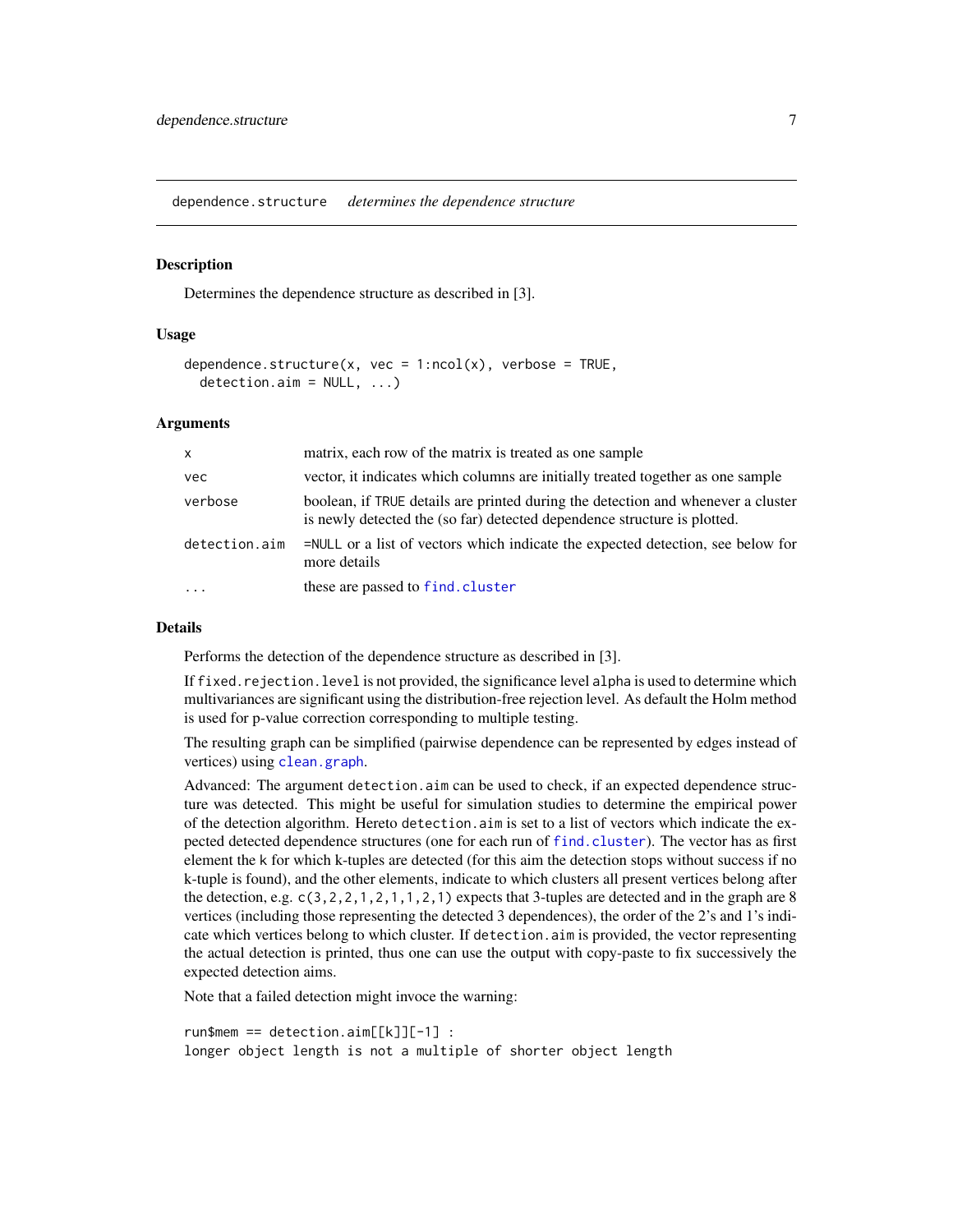#### <span id="page-7-0"></span>Value

returns a list with elements:

multivariances calculated multivariances,

cdms calculated centered distance matrices,

graph graph representing the dependence structure.

detected boolean, this is only included if a detection.aim is given.

#### References

For the theoretic background see the reference [3] given on the main help page of this package: [multivariance-package.](#page-1-1)

#### Examples

```
# structures for the datasets included in the package
dependence.structure(dep_struct_several_26_100)
dependence.structure(dep_struct_star_9_100)
dependence.structure(dep_struct_iterated_13_100)
dependence.structure(dep_struct_ring_15_100)
# basic examples:
dependence.structure(coins(100)) # 3-dependent
dependence.structure(coins(100), vec = c(1,1,2))
# 3-dependent rv of which the first two rv are used together as one rv, thus 2-dependence.
dependence.structure(cbind(coins(200),coins(200,k=5)),verbose = TRUE)
#1,2,3 are 3-dependent, 4,..,9 are 6-dependent
# similar to the the previous example, but
# the pair 1,2 is treated as one sample,
# anagously the pair 3,4. In the resulting structure one does not
# see anymore that the dependence of 1,2,3,4 with the rest is due
```
# to 4. dependence.structure(cbind(coins(200),coins(200,k=5)),  $vec = c(1, 2, 1, 2, 3, 4, 5, 6, 7)$ , verbose = TRUE)

### Advanced:

# How to check the empirical power of the detection algorithm? # Use a dataset for which the structure is detected, e.g. dep\_struct\_several\_26\_100. # run: dependence.structure(dep\_struct\_several\_26\_100, detection.aim = list(c(ncol(dep\_struct\_several\_26\_100)))) # The output provides the first detection aim. Now we run the same line with the added # detection aim dependence.structure(dep\_struct\_several\_26\_100,detection.aim = list(c(3,1, 1, 1, 2, 2, 2, 3, 4, 5, 6, 7, 8, 8, 8, 9, 9, 9, 10, 11, 12, 13, 14, 15, 16, 17, 18, 1, 2, 8, 9),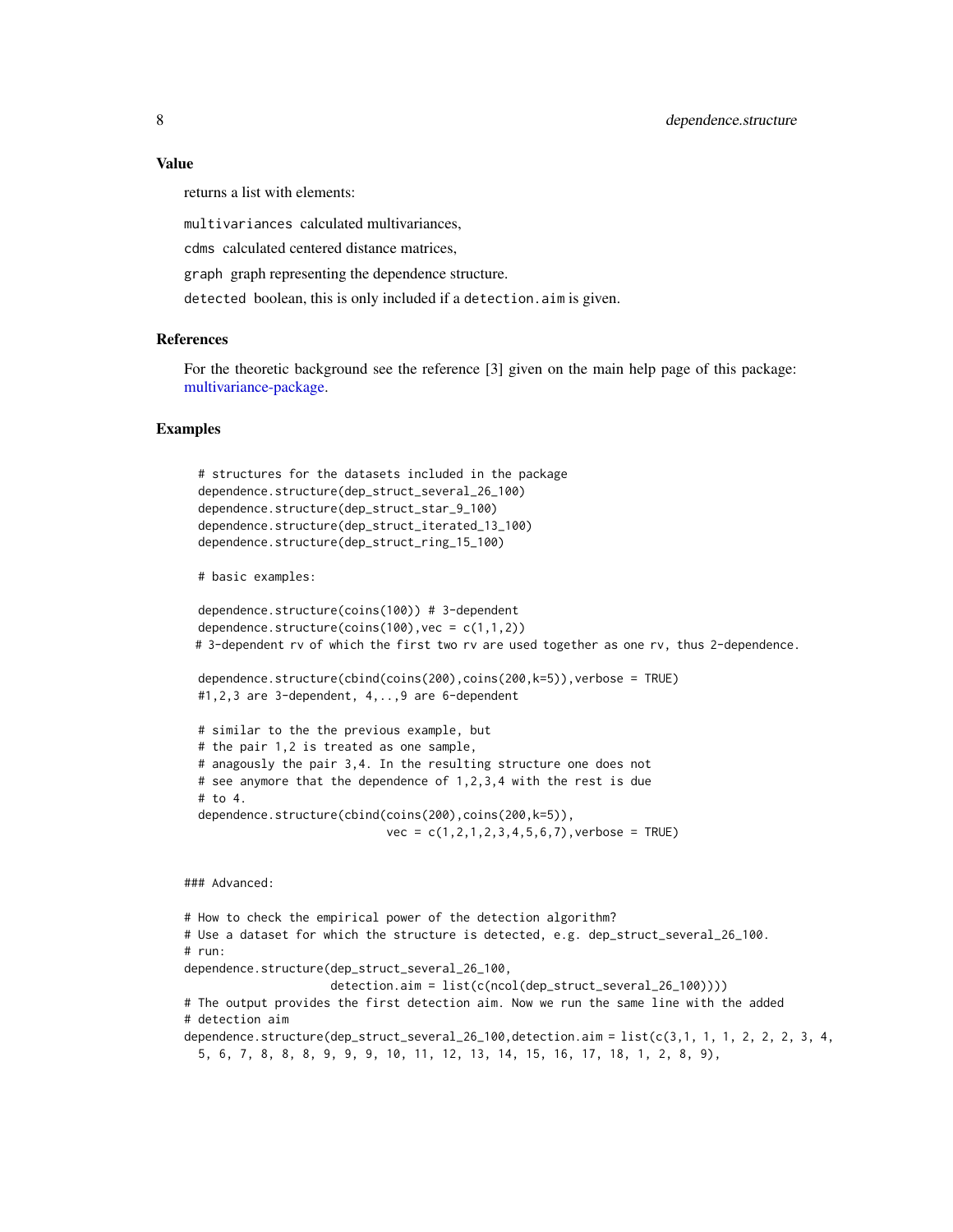```
c(ncol(dep_struct_several_26_100))))
# and get the next detection aim ... thus we finally obtain all detection aims.
# now we can run the code with new sample data ....
N = 100dependence.structure(cbind(coins(N,2),tetrahedron(N),coins(N,4),tetrahedron(N),
                           tetrahedron(N),coins(N,3),coins(N,3),rnorm(N)),
                     detection.aim = list(c(3,1, 1, 1, 2, 2, 2, 3, 4, 5, 6, 7, 8, 8, 8,9, 9, 9, 10, 11, 12, 13, 14, 15, 16, 17, 18, 1, 2, 8, 9),
  c(4,1, 1, 1, 2, 2, 2, 3, 4, 5, 6, 7, 8, 8, 8, 9, 9, 9, 10, 10, 10, 10, 11, 11, 11,
    11, 12, 1, 2, 8, 9, 10, 11),
  c(5, 1, 1, 1, 2, 2, 2, 3, 3, 3, 3, 3, 4, 4, 4, 5, 5, 5, 6, 6, 6, 6, 7, 7, 7, 7, 8, 1,
    2, 4, 5, 6, 7, 3),
  c(5, 1, 1, 1, 2, 2, 2, 3, 3, 3, 3, 3, 4, 4, 4, 5, 5, 5, 6, 6, 6, 6, 7, 7, 7, 7, 8, 1,
    2, 4, 5, 6, 7, 3)))$detected
# ... and one could start to store the results and compute the rate of successes.
# ... or one could try to check how many samples are necessary for the detection:
re = numeric(100)for (i in 2:100) {
  re[i] =dependence.structure(dep_struct_several_26_100[1:i,],verbose = FALSE,
                         detection.aim = list(c(3,1, 1, 1, 2, 2, 2, 3, 4, 5, 6, 7, 8,
      8, 8, 9, 9, 9, 10, 11, 12, 13, 14, 15, 16, 17, 18, 1, 2, 8, 9),
      c(4,1, 1, 1, 2, 2, 2, 3, 4, 5, 6, 7, 8, 8, 8, 9, 9, 9, 10, 10, 10, 10, 11, 11,
       11, 11, 12, 1, 2, 8, 9, 10, 11),
      c(5, 1, 1, 1, 2, 2, 2, 3, 3, 3, 3, 3, 4, 4, 4, 5, 5, 5, 6, 6, 6, 6, 7, 7, 7, 7,
        8, 1, 2, 4, 5, 6, 7, 3),
      c(5, 1, 1, 1, 2, 2, 2, 3, 3, 3, 3, 3, 4, 4, 4, 5, 5, 5, 6, 6, 6, 6, 7, 7, 7, 7,
        8, 1, 2, 4, 5, 6, 7, 3)))$detected
  print(paste("First", i,"samples. Detected?", re[i]==1))
}
cat(paste("Given the 1 to k'th row the structure is not detected for k = ",which(re == FALSE), "\n"))
```
<span id="page-8-1"></span>dep\_struct\_iterated\_13\_100

*example dataset for [dependence.structure](#page-6-1)* 

#### **Description**

It was generated by

```
set.seed(532333356)
N = 100x = matrix(sample.int(2,10*N, replace = TRUE)-1, ncol = 10)for (i in c(2,5,9)) x = \text{cbind}(x,(\text{rowsums}(as.\text{matrix}(x[,1:(i-1)])))dep_struct_iterated_13_100 = x
save(dep_struct_iterated_13_100,file ="dep_struct_iterated_13_100.rda")
```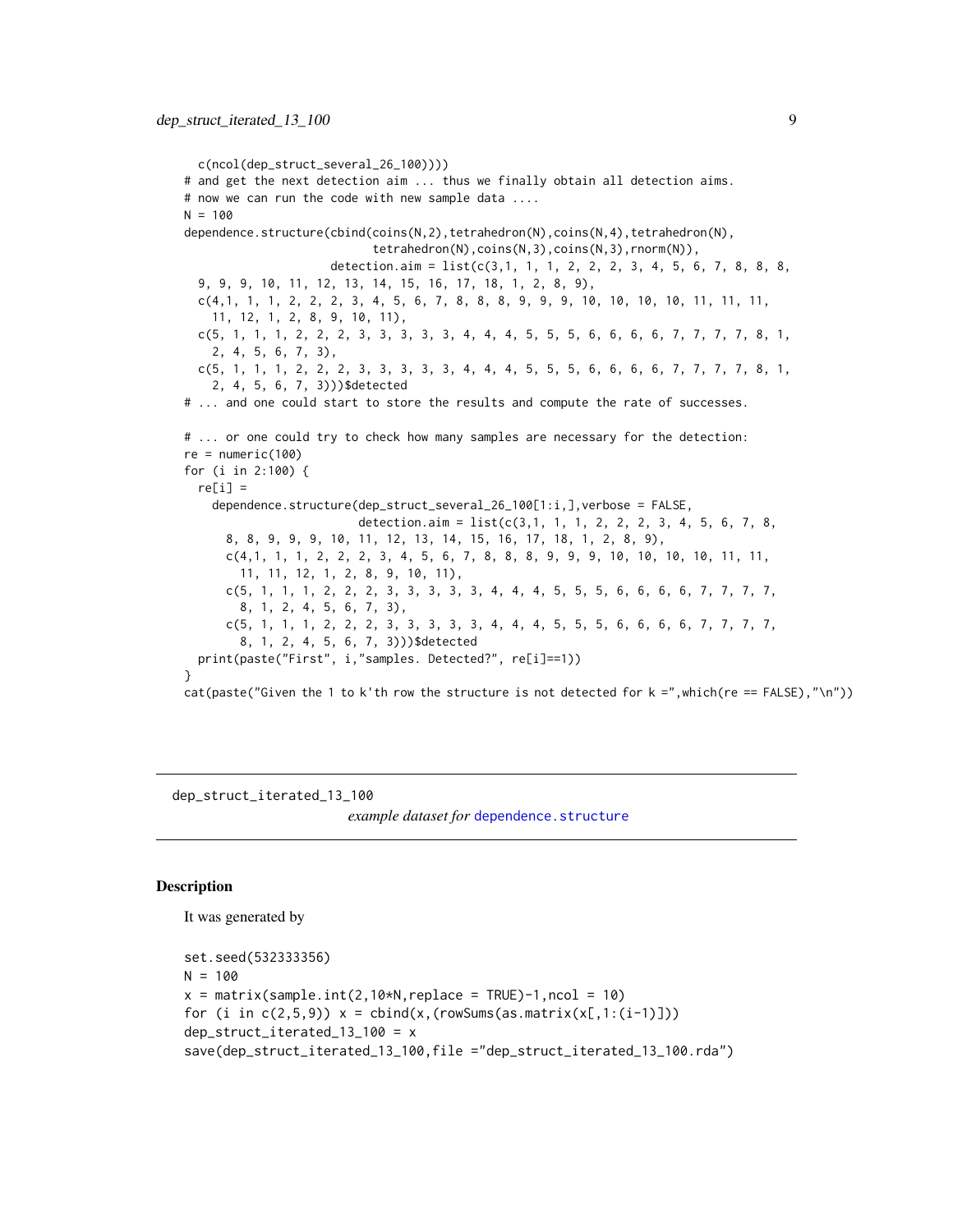#### <span id="page-9-0"></span>Usage

```
dep_struct_iterated_13_100
```
### Format

matrix 13 variables (columns), 100 independent samples (rows)

#### Details

To avoid irritation, note that the seed is just a simple integer hash value of the variable name.

<span id="page-9-1"></span>dep\_struct\_ring\_15\_100

*example dataset for* [dependence.structure](#page-6-1)

#### Description

It was generated by

```
set.seed(436646700)
N = 100n= 15
x=matrix(sample.int(2,N*n,replace = TRUE)-1,nrow =N)x[, 4] = rowsums(x[, 1:3])x[, 7] = rowsums(x[, 4:6])x[,10] = rowsums(x[,7:9])x[, 13] = rowsums(x[, 10:12])x[, 15] = rowsums(x[, c(13, 14, 1)])dep\_struct\_ring\_15\_100 = xsave(dep_struct_ring_15_100,file ="dep_struct_ring_15_100.rda")
```
#### Usage

dep\_struct\_ring\_15\_100

#### Format

matrix 13 variables (columns), 100 independent samples (rows)

#### Details

To avoid irritation, note that the seed is just a simple integer hash value of the variable name.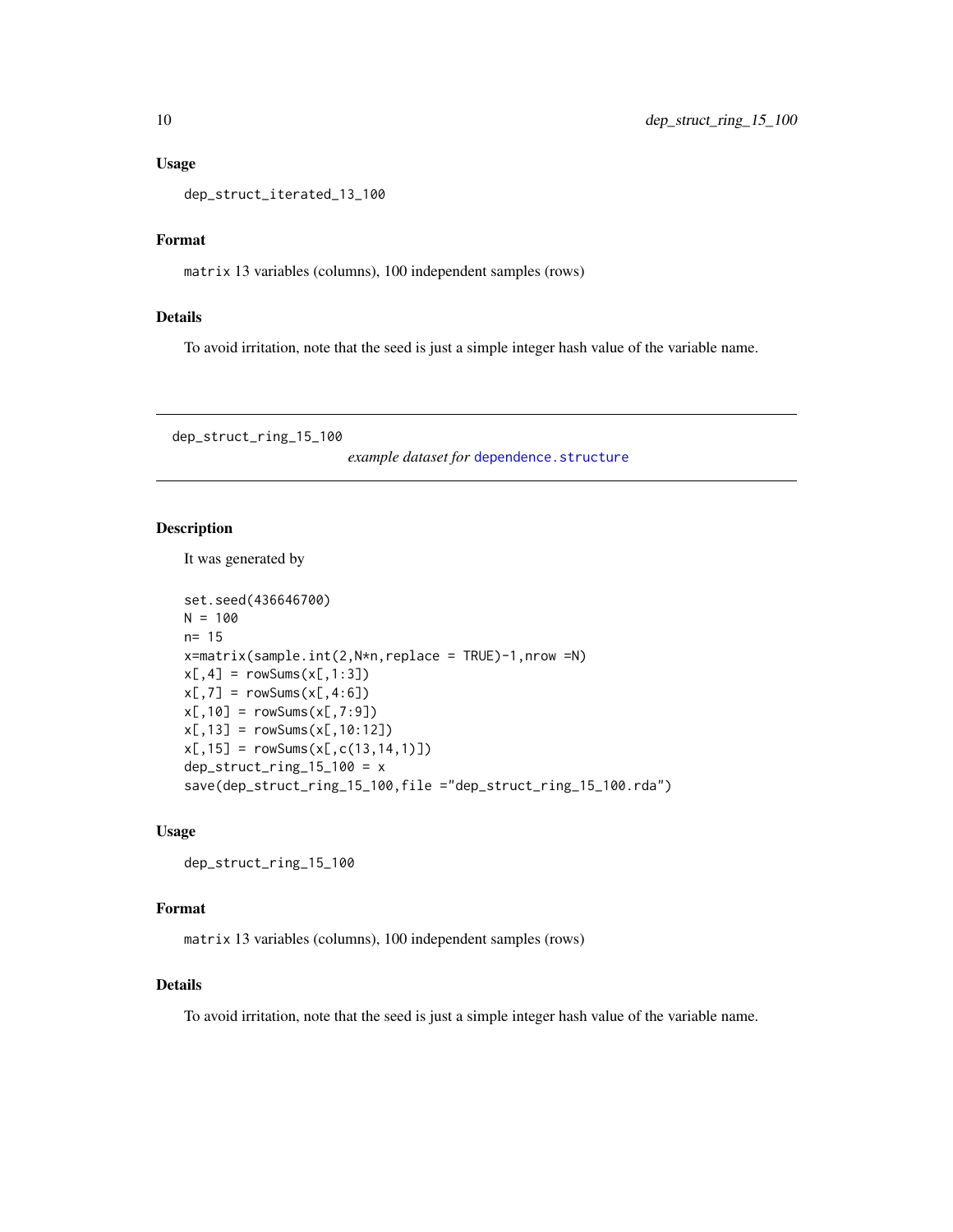<span id="page-10-1"></span><span id="page-10-0"></span>dep\_struct\_several\_26\_100

*example dataset for* [dependence.structure](#page-6-1)

#### Description

It was generated by

```
set.seed(1348879148)
N = 100dep_struct_several_26_100 = cbind(coins(N,2),tetrahedron(N),coins(N,4),
    tetrahedron(N),tetrahedron(N),coins(N,3),coins(N,3),rnorm(N))
save(dep_struct_several_26_100,file ="dep_struct_several_26_100.rda")
```
#### Usage

dep\_struct\_several\_26\_100

#### Format

matrix 26 variables (columns), 100 independent samples (rows)

#### Details

To avoid irritation, note that the seed is just a simple integer hash value of the variable name.

<span id="page-10-2"></span>dep\_struct\_star\_9\_100 *example dataset for* [dependence.structure](#page-6-1)

#### Description

It was generated by

```
set.seed(222454572)
N = 100y = \text{coins}(N, 2)dep\_struct\_star_9_100 = chind(y,y,y)save(dep_struct_star_9_100,file ="dep_struct_star_9_100.rda")
```
### Usage

dep\_struct\_star\_9\_100

#### Format

matrix 9 variables (columns), 100 independent samples (rows)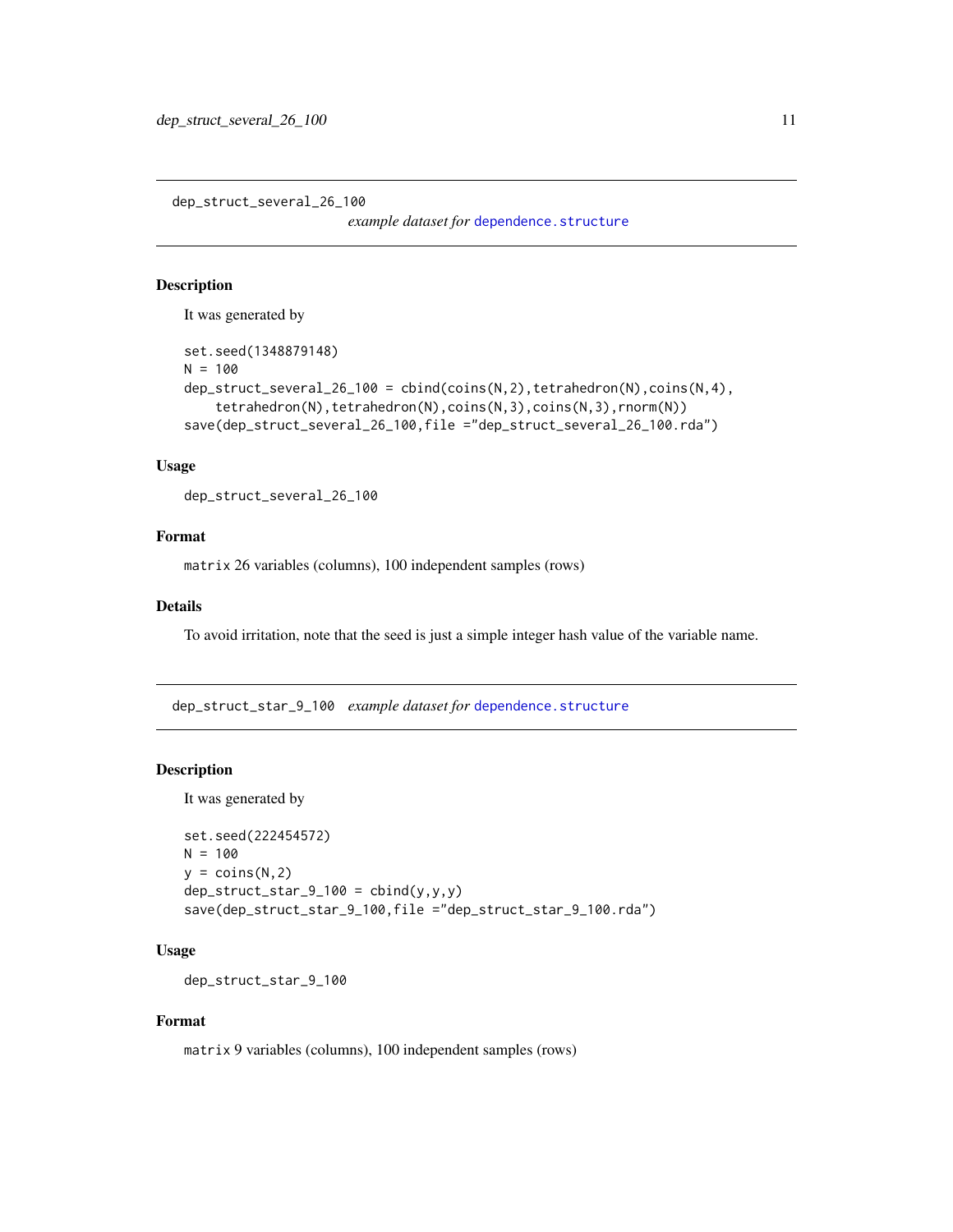#### <span id="page-11-0"></span>Details

To avoid irritation, note that the seed is just a simple integer hash value of the variable name.

<span id="page-11-1"></span>find.cluster *cluster detection*

#### Description

Performs the detection of dependence structures algorithm until a cluster is found. This function is the basic building block [dependence.structure](#page-6-1). Advanced users, might use it directly.

#### Usage

```
find.cluster(x, vec = 1:ncol(x), array.cdm = cdms(x, vec = vec),
 mem = as.numeric(1:max(vec)), cluster.to.vertex = 1:max(mem),
 vertex.to.cdm = 1:max(mem), previous.n.o.cdms = rep(0, max(mem)),
  all.multivariances = numeric(0),
  g = igraph::add.vertices(igraph::graph.empty(, directed = FALSE), max(mem),
  label = sapply(1:max(mem), function(r) paste(colnames(x, do.NULL = FALSE,prefix = ")[vec == r], collapse = ",")), shape = "circle"),
  fixed.rejection.level = NA, alpha = 0.05, p.adjust.method = "holm",
  verbose = TRUE, kvec = 2:max(mem))
```
#### Arguments

| $\times$           | matrix with the samples                                                                                                                                                                      |  |
|--------------------|----------------------------------------------------------------------------------------------------------------------------------------------------------------------------------------------|--|
| vec                | vector, it indicates which columns are initially treated together as one sample                                                                                                              |  |
| array.cdm          | array of centered distance matrices                                                                                                                                                          |  |
| mem                | numeric vector, its length is the number of vertices, its content is the number<br>of the corresponding cluster for the current iteration, i.e., vertex i belongs to<br>cluster mem $[i]$    |  |
| cluster.to.vertex  |                                                                                                                                                                                              |  |
|                    | vector, contains the cluster to vertex relations, i.e., cluster. to. vertex[i] is<br>the index of the vertex which represents cluster i                                                      |  |
| vertex.to.cdm      | vector, contains the vertex to centered distance matrix relations, <i>i.e.</i> , vertex. to. cdm[i]<br>is the index centered distance matrix in array. cdm which corresponds to vertex<br>ı. |  |
| previous.n.o.cdms  |                                                                                                                                                                                              |  |
|                    | vector, number of centered distance matrices in the previous iteration (it is used<br>to ensure that previously check tuples are not checked again)                                          |  |
| all.multivariances |                                                                                                                                                                                              |  |
|                    | vector, which contains all distance multivariances which have been calculated<br>so far. Only used to finally return all distance multivariances which have been<br>calculated.              |  |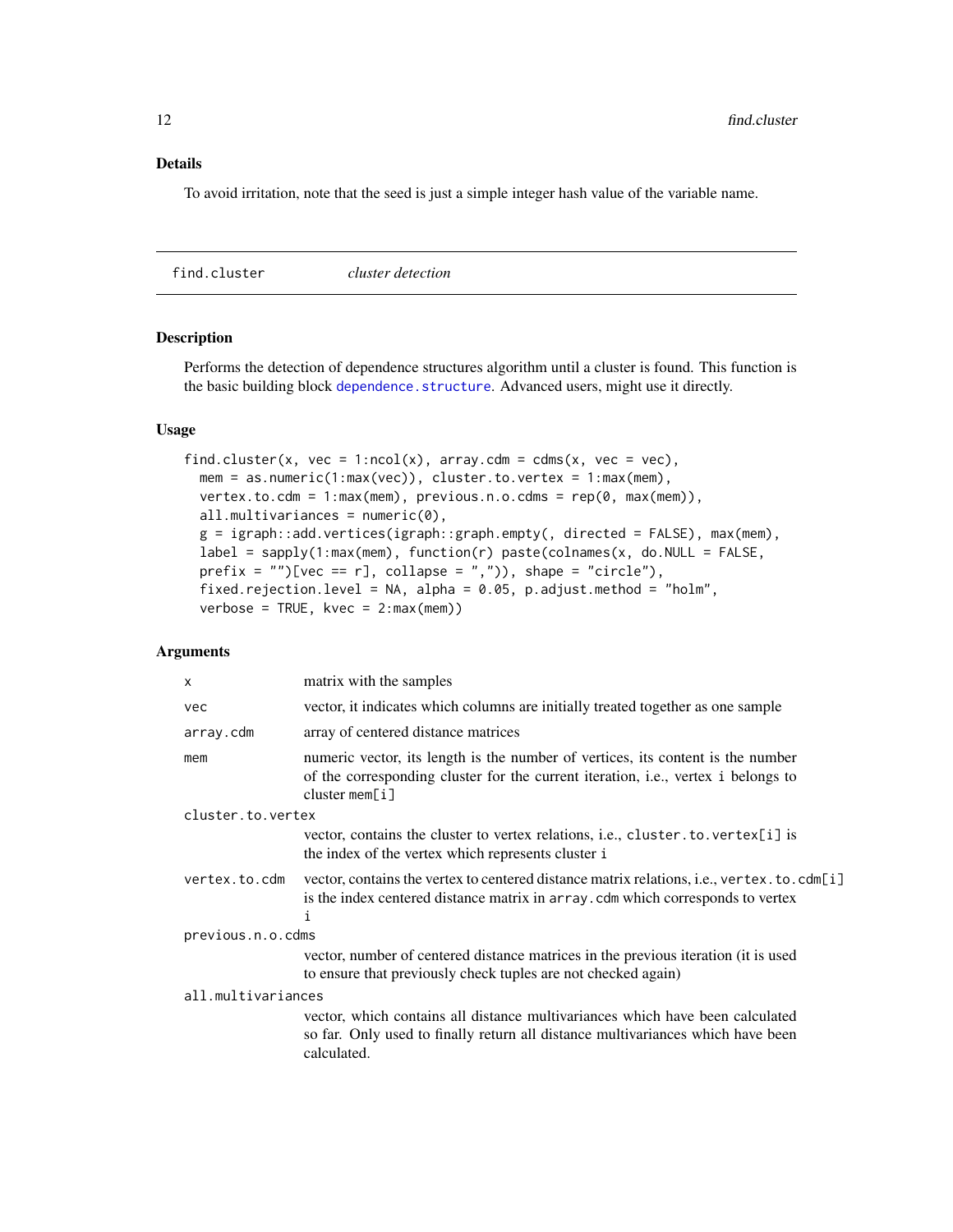<span id="page-12-0"></span>independence.test 13

| g                     | dependence structure graph fixed.rejection.level = NA, alpha= $0.05$ , method =<br>"holm", explore = FALSE, verbose = TRUE, kvec = $2 \cdot max(mem)$        |
|-----------------------|--------------------------------------------------------------------------------------------------------------------------------------------------------------|
| fixed.rejection.level |                                                                                                                                                              |
|                       | vector, if not NA the fixed rejection. level $[k]$ is used for the k-tuples, in-<br>stead of a level derived from the significance level alpha               |
| alpha                 | numeric, significance level used for the (distribution-free) tests                                                                                           |
| p.adjust.method       |                                                                                                                                                              |
|                       | name of the method used to adjust the p-values for multiple testing, see p. adjust<br>for all possible options.                                              |
| verbose               | boolean, if TRUE details during the detection are printed and whenever a cluster<br>is newly detected the (so far) detected dependence structure is plotted. |
| kvec                  | vector, k-tuples are only checked for each k in kvec, i.e., for kvec = $2:4$ only<br>2,3 and 4-tuples would be check and then the algorithm stops.           |

#### Details

For further details see [dependence.structure](#page-6-1).

<span id="page-12-1"></span>independence.test *test for independence*

#### Description

This computes a test of independence for the columns of a sample matrix (required for the resampling test) or for given centered distance matrices (only possible for the distribution-free test).

#### Usage

```
independence.test(x, vec = 1:ncol(x), alpha = 0.05,
  type = "distribution_free")
```
#### Arguments

| $\mathsf{x}$ | either a data matrix or an array of centered distance matrices                                                                                                                                                                             |
|--------------|--------------------------------------------------------------------------------------------------------------------------------------------------------------------------------------------------------------------------------------------|
| vec          | if x is a matrix, then this indicates which columns are treated together as one<br>sample; if x is an array, these are the indexes for which the multivariance is<br>calculated. The default is all columns and all indexes, respectively. |
| alpha        | significance level                                                                                                                                                                                                                         |
| type         | one of "distribution_free", "resample"                                                                                                                                                                                                     |

#### Details

The "distribution\_free" test might be very conservative. The centered distance matrices can be prepared by [cdms](#page-4-1). But note that for the resample test, the data matrix has to be given.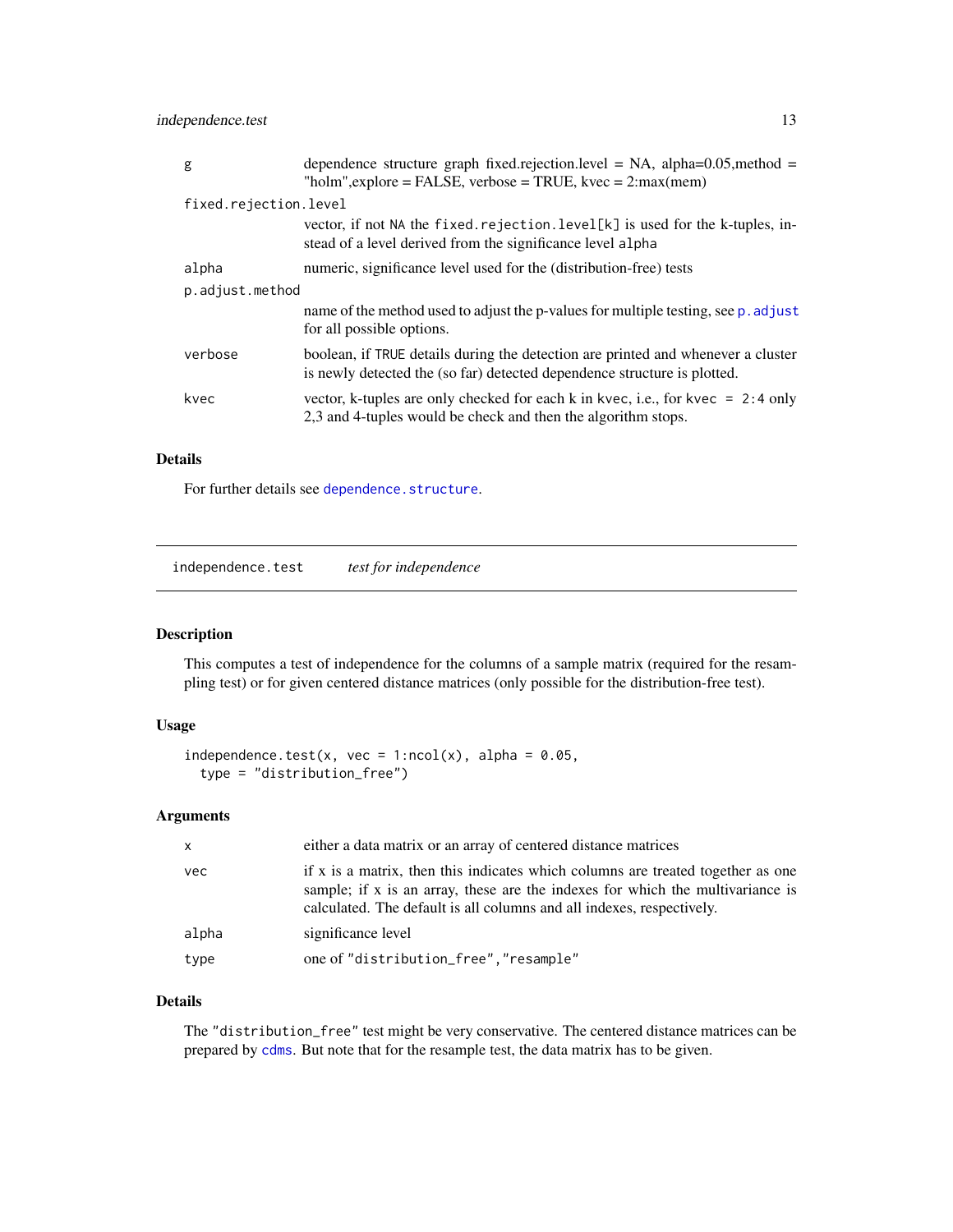#### <span id="page-13-0"></span>Value

Returns TRUE if the hypothesis of independence is NOT rejected, otherwise FALSE.

#### References

For the theoretic background see the references given on the main help page of this package: [multivariance-package.](#page-1-1)

#### Examples

```
independence.test(coins(100)) #dependent sample which is 2-independent
independence.test(coins(100),type = "resample") #dependent sample which is 2-independent
independence.test(coins(100)[,2:3]) # independent sample
independence.test(coins(100)[,2:3],type = "resample") # independent sample
```

```
independence.test(coins(10),type = "resample") #dependent sample which is 2-independent
independence.test(coins(10)[,2:3],type = "resample") #dependent sample which is 2-independent
```
<span id="page-13-1"></span>m.multivariance *m distance multivariance*

#### Description

Computes m distance multivariance.

#### Usage

```
m.multivariance(x, vec = NA, m = 2, Nscale = TRUE, Escale = TRUE,
 squared = TRUE, ...)
```
#### Arguments

| $\mathsf{x}$ | either a data matrix or an array of centered distance matrices                                                                                                                                                                             |
|--------------|--------------------------------------------------------------------------------------------------------------------------------------------------------------------------------------------------------------------------------------------|
| vec          | if x is a matrix, then this indicates which columns are treated together as one<br>sample; if x is an array, these are the indexes for which the multivariance is<br>calculated. The default is all columns and all indexes, respectively. |
| m            | $=$ 2 or 3 the m-multivariance will be computed.                                                                                                                                                                                           |
| Nscale       | if TRUE the multivariance is scaled up by the sample size (and thus it is exactly<br>as required for the test of independence)                                                                                                             |
| Escale       | if TRUE then it is scaled by the number of multivariances which are theoretically<br>summed up (this yields an expectation of 1 in the case of independence)                                                                               |
| squared      | if FALSE it returns the actual multivariance, otherwise the squared multivariance<br>(less computation)                                                                                                                                    |
| $\cdot$      | these are passed to $cdms$ (which is only invoked if $x$ is a matrix)                                                                                                                                                                      |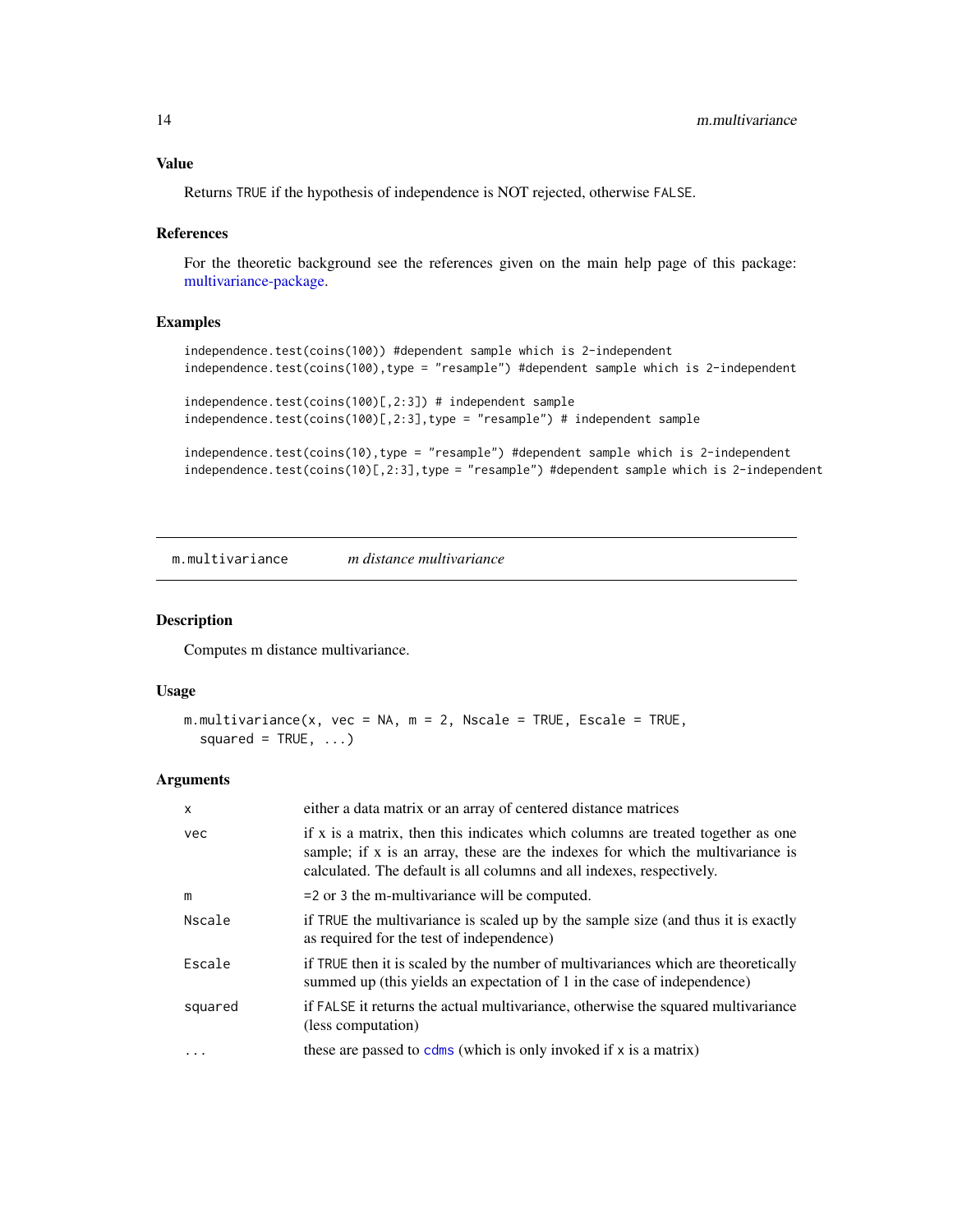#### <span id="page-14-0"></span>m.multivariance 15

#### Details

m-distance multivariance is per definition the scaled sum of certain distance multivariances, and it characterize m-dependence.

As a rough guide to interpret the value of total distance multivariance note:

• Large values indicate dependence.

 $x = matrix(rnorm(3*30),ncol = 3)$ 

- If the random variables are (m-1)-independent and Nscale = TRUE, values close to 1 and smaller indicate m-independence, larger values indicate dependence. In fact, in the case of independence the test statistic is a gaussian quadratic form with expectation 1 and samples of it can be generated by [resample.multivariance](#page-20-1).
- If the random variables are (m-1)-independent and Nscale = FALSE, small values (close to 0) indicate m-independence, larger values indicate dependence.

Since random variables are always 1-independent, the case m=2 characterizes pairwise independence.

Finally note, that due to numerical (in)precision the value of m-multivariance might become negative. In these cases it is set to 0. A warning is issued, if the value is negative and further than the usual (used by [all.equal](#page-0-0)) tolerance away from 0.

#### References

For the theoretic background see the reference [3] given on the main help page of this package: [multivariance-package.](#page-1-1)

#### Examples

```
# the following values are identical
m.multivariance(x,m =2)
1/choose(3,2)*(multivariance(x[,c(1,2)]) +
               multivariance(x[,c(1,3)]) +
               multivariance(x[,c(2,3)]))
# the following values are identical
m.multivariance(x,m=3)
multivariance(x)
# the following values are identical
1/4*(3*(m.multipariance(x,m=2)) + m.multipariance(x,m=3))total.multivariance(x, Nscale = TRUE)
1/4*(multivariance(x[,c(1,2)], Nscale = TRUE) +
     multipartance(x[,c(1,3)], Nscale = TRUE) +
     multiplication c(x[, c(2,3)], Nscale = TRUE) + multivariance(x, Nscale = TRUE))
```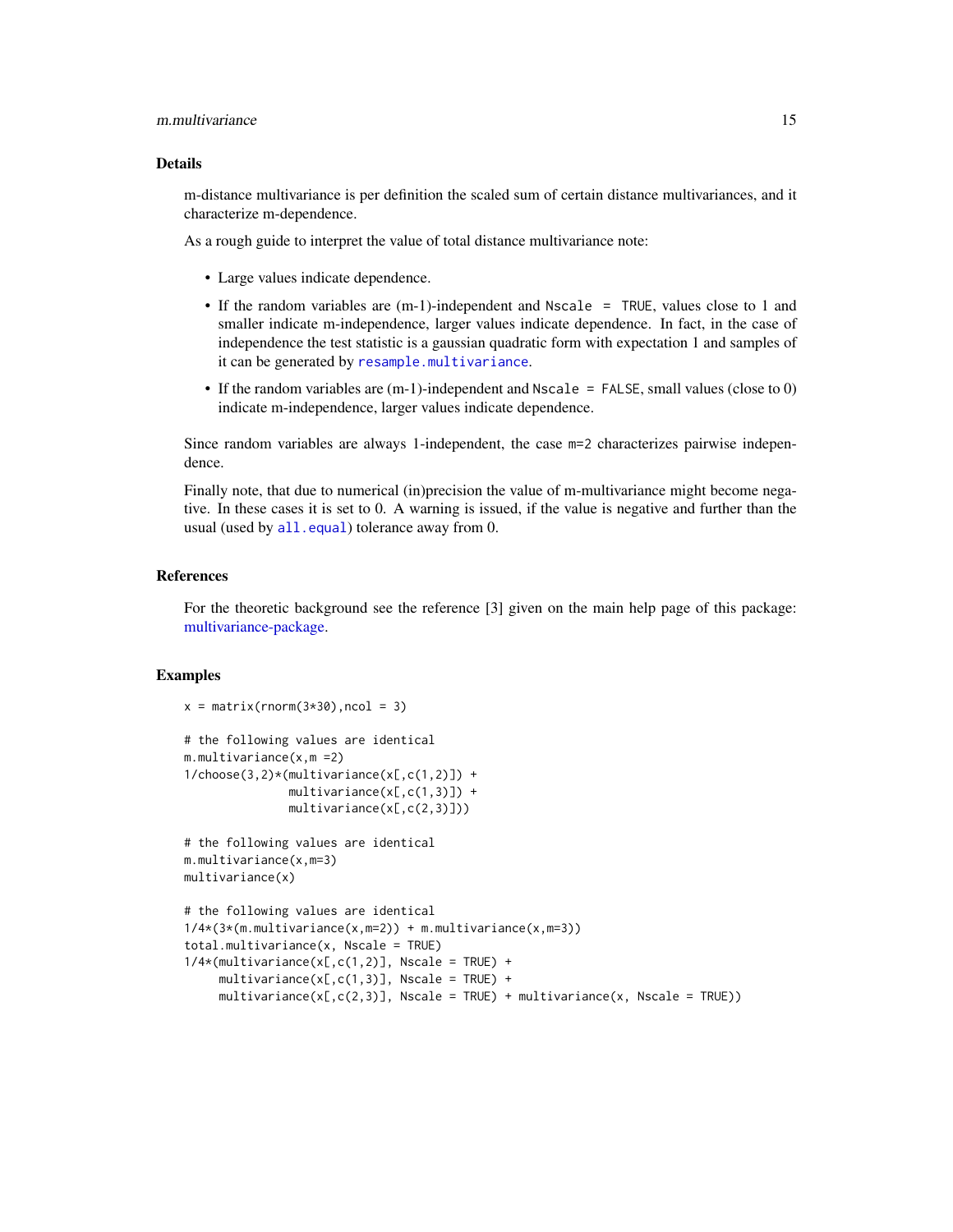<span id="page-15-2"></span><span id="page-15-0"></span>multicorrelation *distance multicorrelation*

#### Description

computes the distance multicorrelation

#### Usage

 $multiplication(x, vec = NA, squared = FALSE, ...)$ 

#### Arguments

| $\mathsf{x}$ | either a data matrix or an array of centered distance matrices                                                                                                                                                                             |
|--------------|--------------------------------------------------------------------------------------------------------------------------------------------------------------------------------------------------------------------------------------------|
| vec          | if x is a matrix, then this indicates which columns are treated together as one<br>sample; if x is an array, these are the indexes for which the multivariance is<br>calculated. The default is all columns and all indexes, respectively. |
| squared      | if FALSE it returns the actual multivariance, otherwise the squared multivariance<br>(less computation)                                                                                                                                    |
| $\ddotsc$    | these are passed to $cdms$ (which is only invoked if x is a matrix)                                                                                                                                                                        |

#### Details

This is just a wrapper for [multivariance\(](#page-15-1)x, vec, Nscale = FALSE, correlation = TRUE, squared = squared, ...).

#### References

For the theoretic background see the references given on the main help page of this package: [multivariance-package.](#page-1-1)

<span id="page-15-1"></span>multivariance *distance multivariance*

#### Description

Computes the distance multivariance, either for given data or a given array of centered distance matrices.

#### Usage

```
multivariance(x, vec = NA, Nscale = TRUE, correlation = FALSE,
  squared = TRUE, ...)
```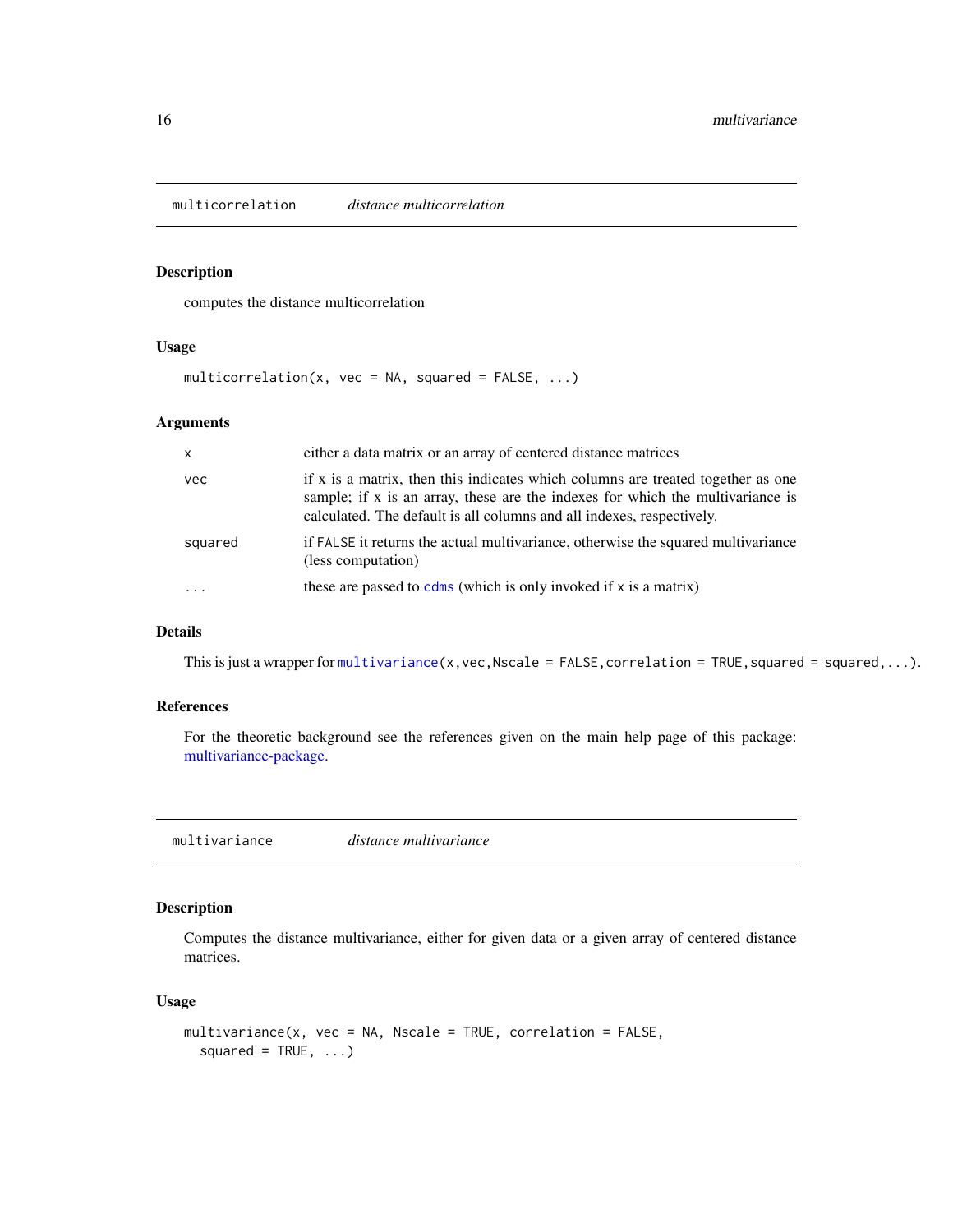#### <span id="page-16-0"></span>multivariance and the contract of the contract of the contract of the contract of the contract of the contract of the contract of the contract of the contract of the contract of the contract of the contract of the contract

#### **Arguments**

| X           | either a data matrix or an array of centered distance matrices                                                                                                                                                                             |
|-------------|--------------------------------------------------------------------------------------------------------------------------------------------------------------------------------------------------------------------------------------------|
| vec         | if x is a matrix, then this indicates which columns are treated together as one<br>sample; if x is an array, these are the indexes for which the multivariance is<br>calculated. The default is all columns and all indexes, respectively. |
| Nscale      | if TRUE the multivariance is scaled up by the sample size (and thus it is exactly<br>as required for the test of independence)                                                                                                             |
| correlation | if TRUE the multivariance is scaled by norms of their centered distance matrices,<br>and Nscale will be ignored.                                                                                                                           |
| squared     | if FALSE it returns the actual multivariance, otherwise the squared multivariance<br>(less computation)                                                                                                                                    |
| .           | these are passed to $cdms$ (which is only invoked if $x$ is a matrix)                                                                                                                                                                      |

#### **Details**

If x is an matrix and vec is not given, then each column is treated as a separate sample. Otherwise vec has to have as many elements as x has columns and values starting from 1 up to the number of 'variables', e.g. if x is an N by 5 matrix and vec =  $c(1,2,1,3,1)$  then the multivariance of the 1-dimensional variables represented by column 2 and 4 and the 3-dimensional variable represented by the columns 1,3,5 is computed.

As default it computes the normalized Nscaled squared multivariance, for a multivariance without normalization the argument normalize = FALSE has to be passed to cdms.

If  $x$  is an array, then vec has to be given.

correlation = TRUE yields values between 0 and 1. These can be interpreted similarly to classical correlations, see also [multicorrelation](#page-15-2).

As a rough guide to interpret the value of distance multivariance note:

- If the random variables are not (n-1)-independent, large values indicate dependence, but small values are meaningless. Thus in this case use [total.multivariance](#page-24-1).
- If the random variables are (n-1)-independent and Nscale = TRUE, values close to 1 and smaller indicate independence, larger values indicate dependence. In fact, in the case of independence the test statistic is a Gaussian quadratic form with expectation 1 and samples of it can be generated by [resample.multivariance](#page-20-1).
- If the random variables are (n-1)-independent and Nscale = FALSE, small values (close to 0) indicate independence, larger values indicate dependence.

Finally note, that due to numerical (in)precision the value of multivariance might become negative. In these cases it is set to 0. A warning is issued, if the value is negative and further than the usual (used by [all.equal](#page-0-0)) tolerance away from 0.

#### References

For the theoretic background see the references given on the main help page of this package: [multivariance-package.](#page-1-1)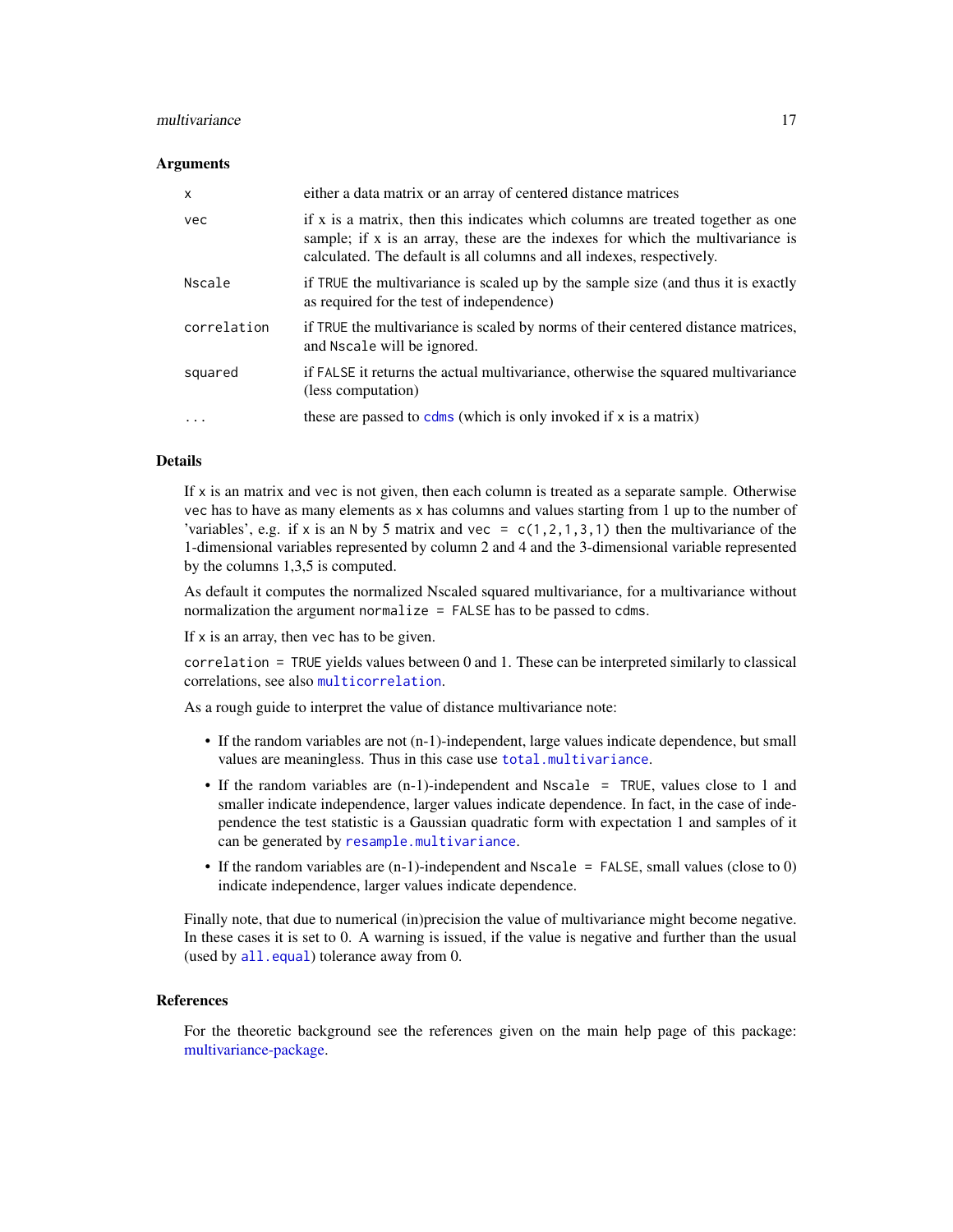#### Examples

```
multivariance(matrix(rnorm(100*3),ncol = 3)) #independent sample
multivariance(coins(100)) #dependent sample which is 2-independent
x = matrix(rnorm(100*2),ncol = 2)x = \text{cbind}(x, x[, 2])multivariance(x) #dependent sample which is not 2-independent (thus small values are meaningless!)
multivariance(x[,1:2]) #these are independent
multivariance(x[,2:3]) #these are dependent
multipariance(x[, 2:3], correlation = TRUE)
```
<span id="page-17-1"></span>multivariance.pvalue *transform multivariance to p-value*

#### Description

Computes the p-value for the hypothesis of independence for a given multivariance/total multivariance.

#### Usage

```
multivariance.pvalue(x)
```
#### Arguments

x value of a normalized and Nscaled [multivariance](#page-15-1)

#### Details

This is based on a distribution-free approach. The p-value is conservative, i.e. it might be much smaller. This is the counterpart to rejection. level. For a less conservative approach see [resample.pvalue](#page-21-1).

p-values larger than 0.215 might be incorrect, since the distribution-free estimate on which the computation is based only holds up to 0.215.

#### References

For the theoretic background see the references given on the main help page of this package: [multivariance-package.](#page-1-1)

<span id="page-17-0"></span>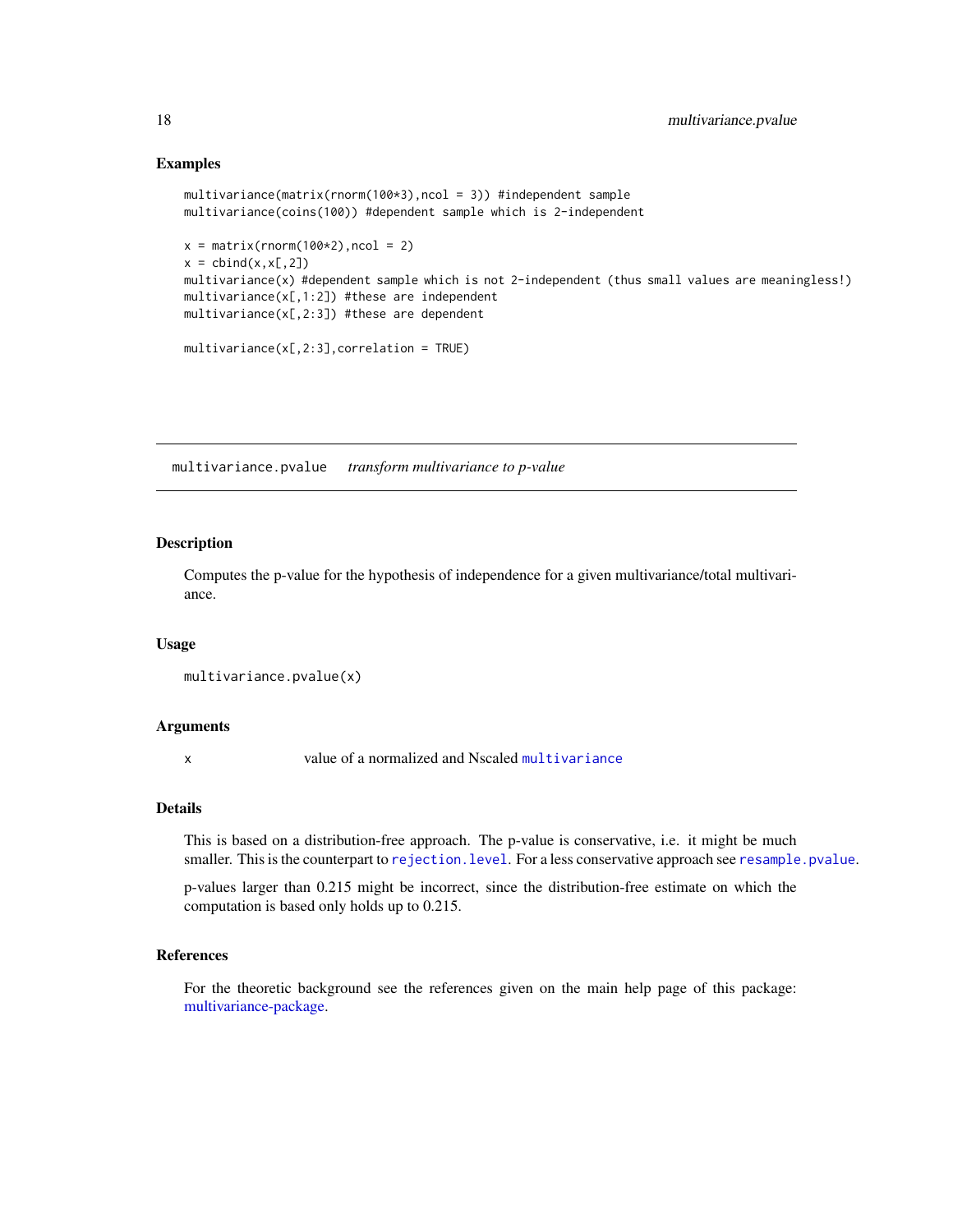<span id="page-18-1"></span><span id="page-18-0"></span>multivariances.all *simultaneous computation of total/ 2-/ 3- /... multivariance*

#### Description

Computes simultaneously multivariance, total multivariance, 2-multivariance and 3-multivariance.

#### Usage

```
multivariances.all(x, vec = NA, Nscale = TRUE, squared = TRUE, \dots)
```
#### Arguments

| $\mathsf{x}$ | either a data matrix or an array of centered distance matrices                                                                                                                                                                             |
|--------------|--------------------------------------------------------------------------------------------------------------------------------------------------------------------------------------------------------------------------------------------|
| vec          | if x is a matrix, then this indicates which columns are treated together as one<br>sample; if x is an array, these are the indexes for which the multivariance is<br>calculated. The default is all columns and all indexes, respectively. |
| Nscale       | if TRUE the multivariance is scaled up by the sample size (and thus it is exactly<br>as required for the test of independence)                                                                                                             |
| squared      | if FALSE it returns the actual multivariance, otherwise the squared multivariance<br>(less computation)                                                                                                                                    |
| $\ddots$     | these are passed to $cdms$ (which is only invoked if $x$ is a matrix)                                                                                                                                                                      |

#### Details

The computation is faster than the seperate computations.

#### See Also

[multivariance](#page-15-1), [total.multivariance](#page-24-1), [m.multivariance](#page-13-1)

#### Examples

```
x = \text{coins}(100, k = 3)multivariances.all(x)
# yields the same as:
multivariance(x)
total.multivariance(x)
m.multivariance(x,m=2)
m.multivariance(x,m=3)
```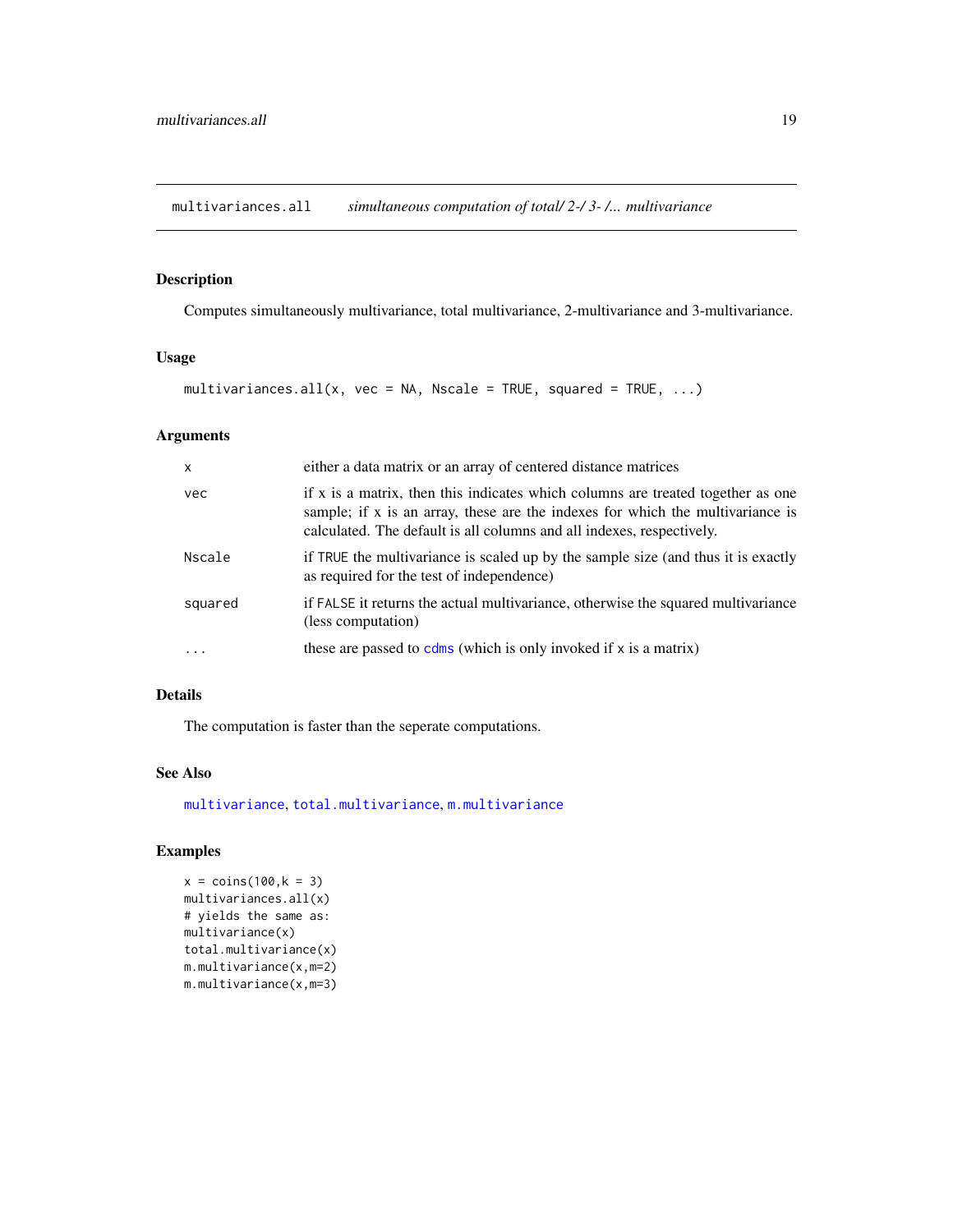<span id="page-19-1"></span><span id="page-19-0"></span>

#### Description

Under independence the probability for the normalized and Nscaled multivariance to be above this level is less than alpha. The same holds for the normalized, Nscaled and Escaled total multivariance and m-multivariance.

#### Usage

```
rejection.level(alpha)
```
#### Arguments

alpha level of significance

#### Details

This is based on a distribution-free approach. The value might be very conservative. This is the counterpart to [multivariance.pvalue](#page-17-1). For a less conservative approach see [resample.rejection.level](#page-22-1).

The estimate is only valid for alpha smaller than 0.215.

#### Examples

```
rejection.level(0.05) #the rejection level, for comparison with the following values
total.multivariance(matrix(rnorm(100*3),ncol = 3)) #independent sample
total.multivariance(coins(100)) #dependent sample which is 2-independent
```

```
# and the p values are (to compare with alpha)
multivariance.pvalue(total.multivariance(matrix(rnorm(100*3),ncol = 3))) #independent sample
multivariance.pvalue(total.multivariance(coins(100))) #dependent sample which is 2-independent
```

```
## Not run:
# visualization of the rejection level
curve(rejection.length(x), xlim = c(0.001, 0.215), xlab = "alpha")
```
## End(Not run)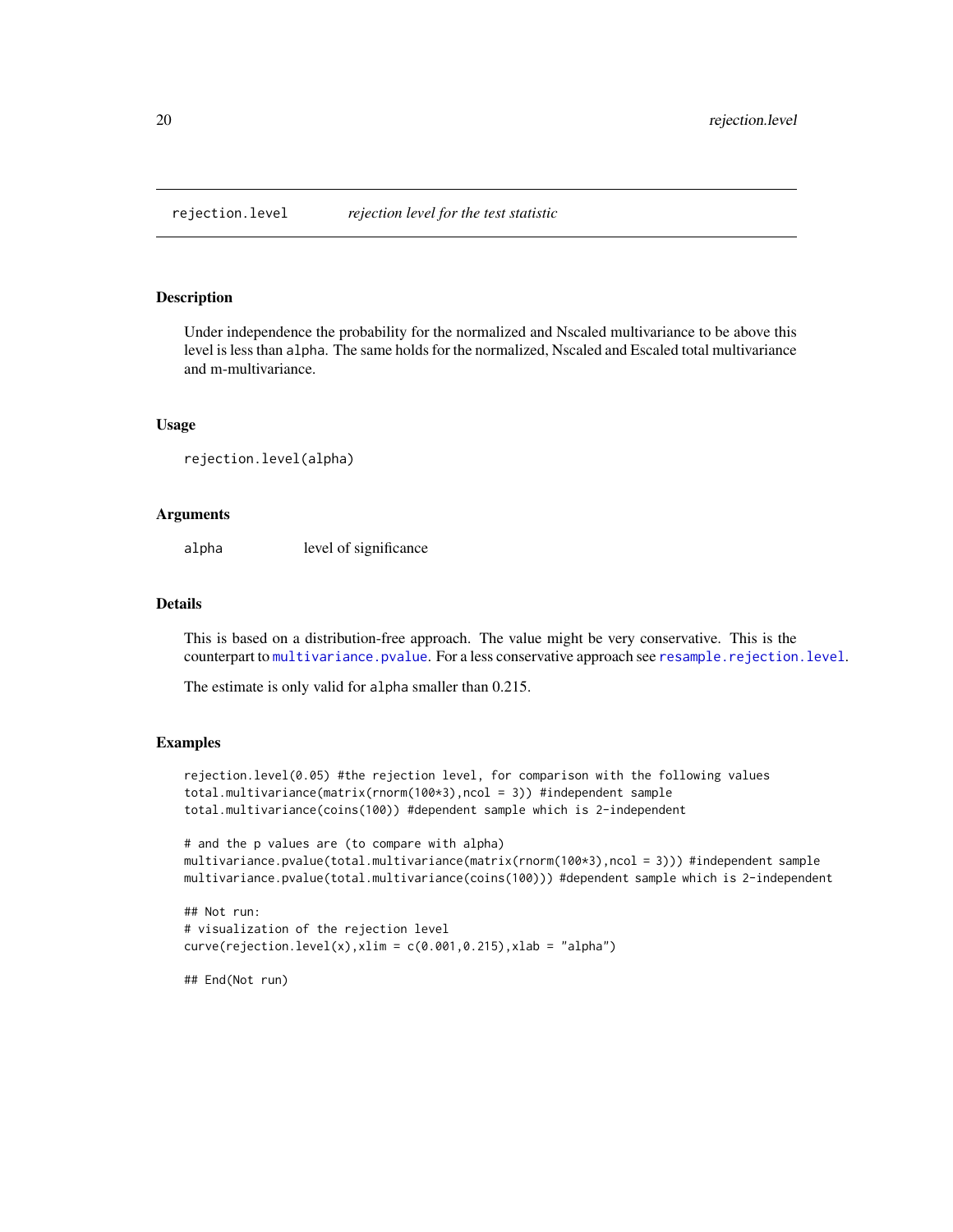<span id="page-20-1"></span><span id="page-20-0"></span>resample.multivariance

*resampling (total /m-) multivariance*

#### Description

The distribution of the test statistic under the hypothesis of independence is required for the independence tests. This function generates approximate samples of this distribution either by sampling without replacement (permutations) or by sampling with replacement (bootstrap).

#### Usage

```
resample.multivariance(x, vec = 1:ncol(x), times = 300, type = "multi".
  resample.type = "permutation", ...)
```
#### Arguments

| <b>X</b>      | matrix, the rows should be iid samples                                                                                              |
|---------------|-------------------------------------------------------------------------------------------------------------------------------------|
| vec           | vector, which indicates which columns of x are treated together as one sample                                                       |
| times         | integer, number of samples to generate                                                                                              |
| type          | one of "multi", "total", "m.multi.2", "m.multi.3"                                                                                   |
| resample.type | one of "permutation", "bootstrap". The samples are generated without<br>replacement (permutations) or with replacement (bootstrap). |
| $\ddots$      | is passed to multivariance, total.multivariance, m.multivariance, re-<br>spectively.                                                |

#### Details

The resampling is done by sampling from the original data either without replacement ("permutation") or with replacement ("bootstrap").

For convenience also the actual (total /m-) multivariance is computed and its p-value.

#### Value

A list with elements

resampled the (total/m-)multivariances of the resampled data,

original the (total/m-)multivariance of the original data,

p.value the p-value of the original data, computed using the resampled data

#### References

For the theoretic background see the reference [3] given on the main help page of this package: [multivariance-package.](#page-1-1)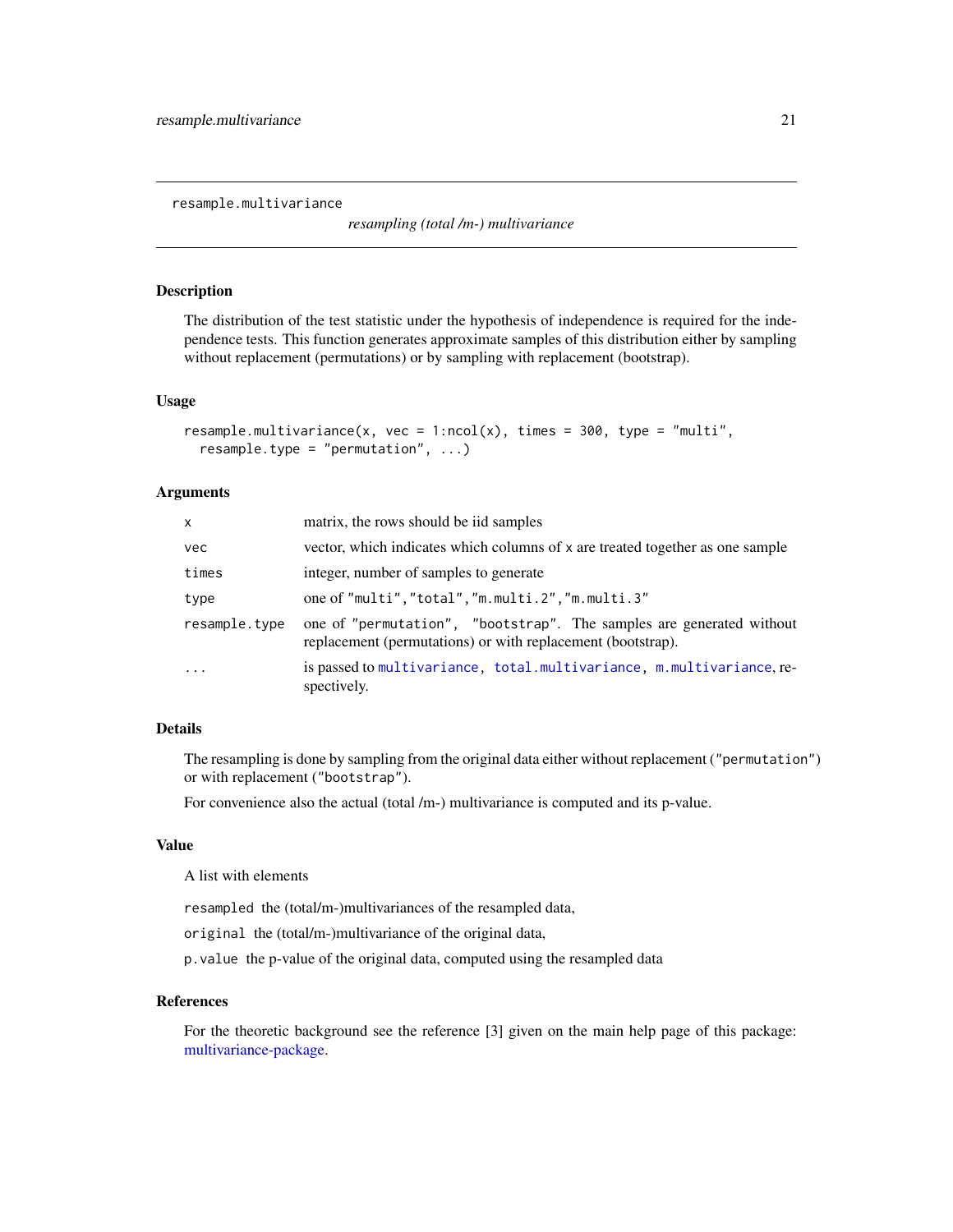#### Examples

```
re.m = resample.multivariance(matrix(rnorm(30*2),nrow = 30),
                        Nscale = TRUE,type= "multi",times = 300)$resampled
curve(ecdf(re.m)(x), xlim = c(0,4),main = "empirical distribution of the test statistic under H_0")
```
<span id="page-21-1"></span>resample.pvalue *p-value via resampling*

#### Description

Use a resampling method to generate samples of the test statistic under the hypothesis of independence. Based on these the p.value of a given value of a test statistic is computed.

#### Usage

```
resample.pvalue(value, ...)
```
#### Arguments

| value                   | numeric, the value of (total-/m-)multivariance for which the p-value shall be<br>computed |
|-------------------------|-------------------------------------------------------------------------------------------|
| $\cdot$ $\cdot$ $\cdot$ | passed to resample multivariance. Required is the data matrix x.                          |

#### Value

It returns 1 minus the value of the empirical distribution function of the resampling samples evaluated at the given value is returned.

#### References

For the theoretic background see the reference [3] given on the main help page of this package: [multivariance-package.](#page-1-1)

#### Examples

```
x = \text{coins}(100)resample.pvalue(multivariance(x),x=x,times = 300)
```
<span id="page-21-0"></span>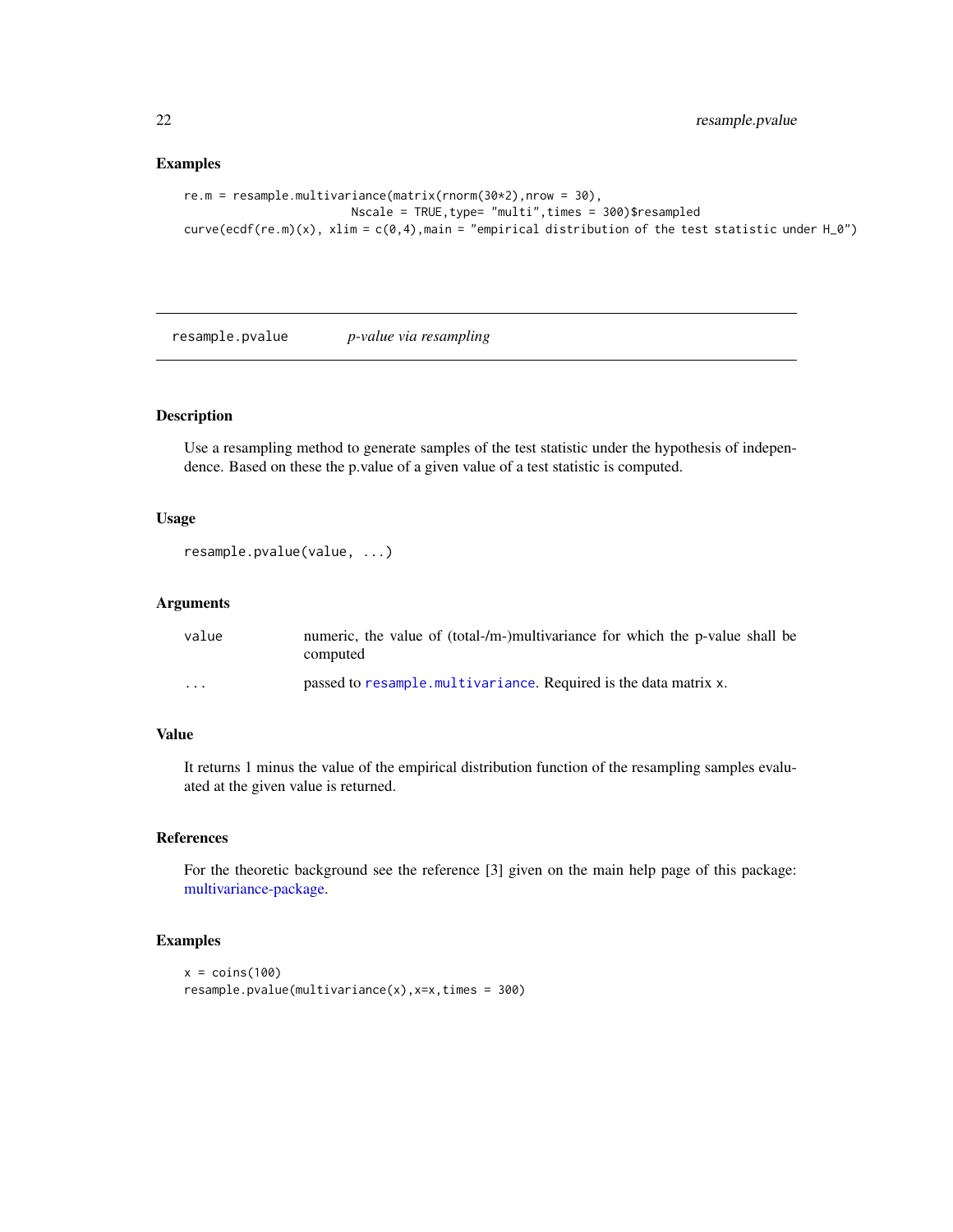<span id="page-22-1"></span><span id="page-22-0"></span>resample.rejection.level

*rejection level via resampling*

#### Description

Uses the resample method to sample from the test statistic under the hypothesis of independence. The alpha quantile of these samples is returned.

#### Usage

```
resample.rejection.level(alpha = 0.05, ...)
```
#### Arguments

| alpha    | numeric, the significance value                                  |
|----------|------------------------------------------------------------------|
| $\cdots$ | passed to resample.multivariance. Required is the data matrix x. |

#### References

For the theoretic background see the reference [3] given on the main help page of this package: [multivariance-package.](#page-1-1)

#### Examples

```
resample.rejection.level(0.05,matrix(rnorm(30*2),nrow = 30))
resample.rejection.level(0.05,matrix(rnorm(30*3),nrow = 30),vec = c(1,1,2))
```
sample.cols *resample the columns of a matrix*

#### Description

resample the columns of a matrix

#### Usage

sample.cols(x, vec =  $1:ncol(x)$ , replace = TRUE)

#### Arguments

| X       | matrix                                          |
|---------|-------------------------------------------------|
| vec     | vector, indicates which columns belong together |
| replace | boolean, sampling with or without replacement   |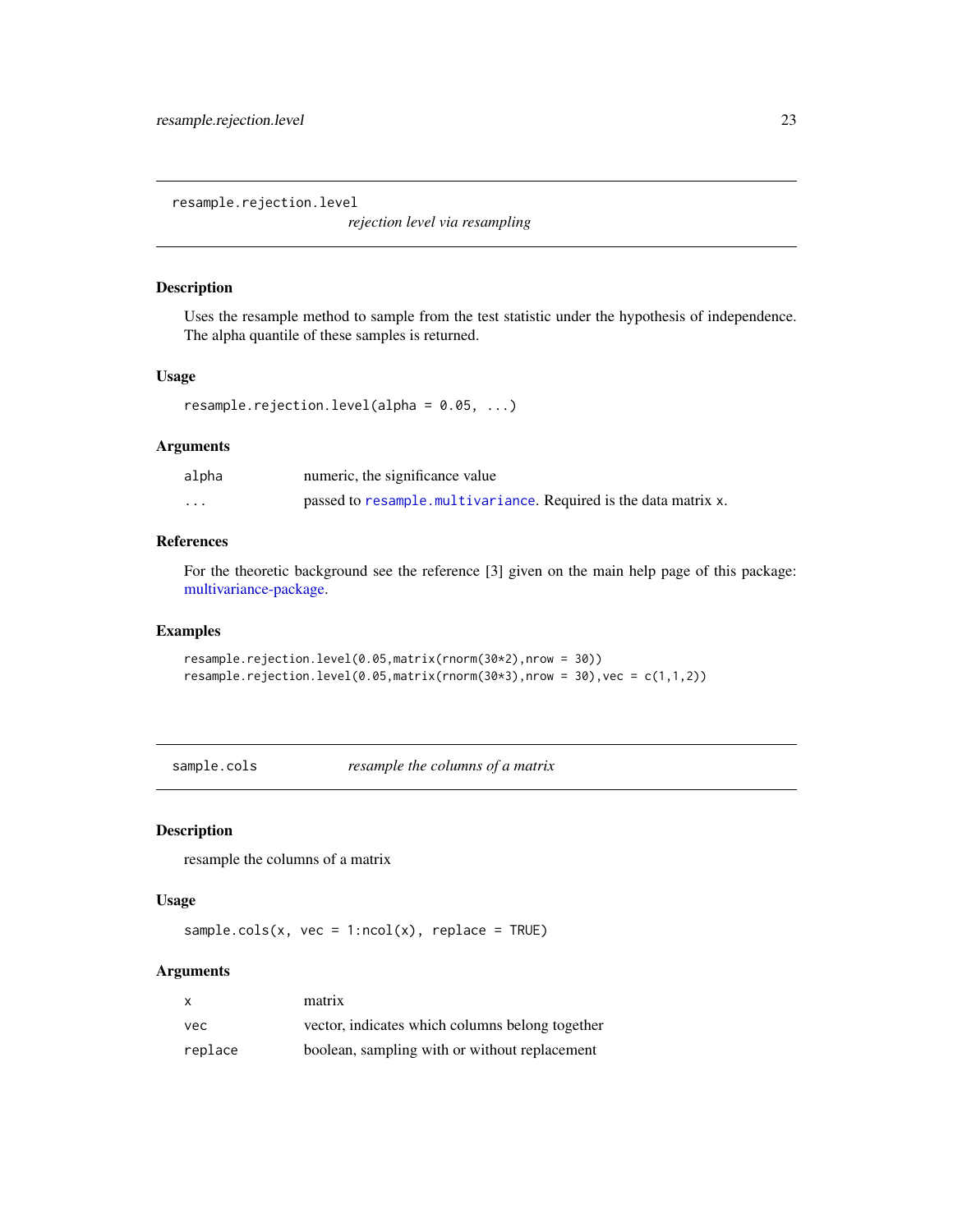#### Value

Returns a matrix with the same dimensions as x. The columns are resampled from the original columns. The resampling is done with replacement (replace = TRUE) or without (replace = FALSE). Columns which belong together (indicated by vec) are resampled identically, i.e., all values in rows of these are kept together.

#### Examples

```
sample.cols(matrix(1:15,nrow = 5), vec = c(1,1,2))
```
<span id="page-23-1"></span>tetrahedron *dependence example: tetrahedron sampling*

#### Description

This function creates samples of a tetrahedron-dice colored r, g, b and rgb. Each sample indicates if for the thrown dice the colors r, g and b are contained on the bottom side of the dice.

#### Usage

 $tetrahedron(N = 1000)$ 

#### Arguments

N number of samples

#### Value

It returns the samples of the events r, g and b as rows of a N by 3 matrix (the first column corresponds to r, the second to g,...). TRUE indicates that this color is on the bottom side of the dice. The columns are dependent but 2-independent.

#### References

For the theoretic background see the reference [3] given on the main help page of this package: [multivariance-package.](#page-1-1)

#### Examples

tetrahedron(10)

<span id="page-23-0"></span>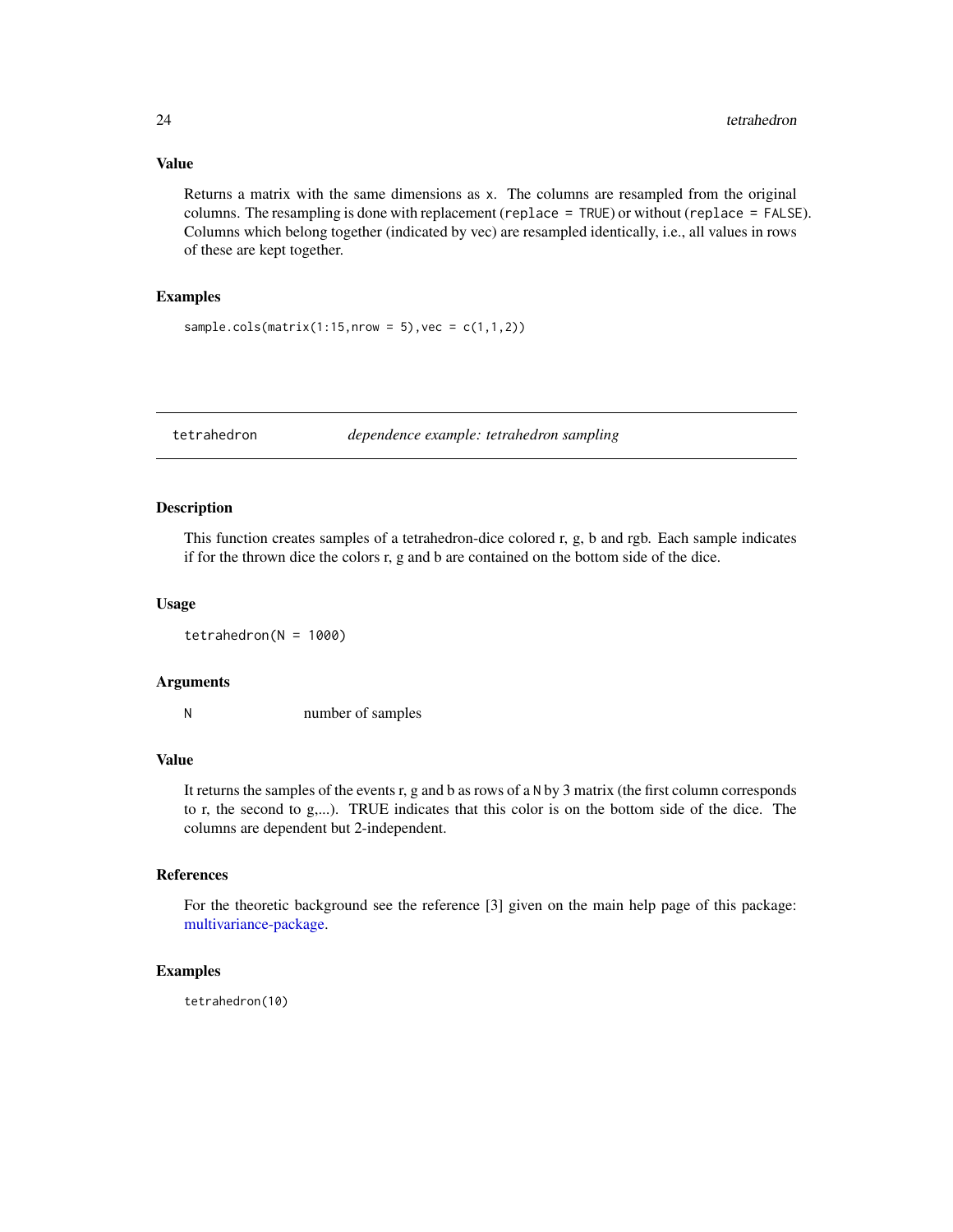#### <span id="page-24-1"></span><span id="page-24-0"></span>Description

computes the total distance multivariance

#### Usage

```
total.multivariance(x, vec = NA, lambda = 1, Nscale = TRUE,
  Escale = TRUE, squared = TRUE, \ldots)
```
#### Arguments

| $\mathsf{x}$ | either a data matrix or an array of centered distance matrices                                                                                                                                                                             |
|--------------|--------------------------------------------------------------------------------------------------------------------------------------------------------------------------------------------------------------------------------------------|
| vec          | if x is a matrix, then this indicates which columns are treated together as one<br>sample; if x is an array, these are the indexes for which the multivariance is<br>calculated. The default is all columns and all indexes, respectively. |
| lambda       | a scaling parameter >0. Each k-tuple multivariance gets weight lambda^(n-k).                                                                                                                                                               |
| Nscale       | if TRUE the multivariance is scaled up by the sample size (and thus it is exactly<br>as required for the test of independence)                                                                                                             |
| Escale       | if TRUE then it is scaled by the number of multivariances which are theoretically<br>summed up (in the case of independence this yields for normalized distance<br>matrices an estimator with expectation 1)                               |
| squared      | if FALSE it returns the actual multivariance, otherwise the squared multivariance<br>(less computation)                                                                                                                                    |
|              | these are passed to $cdms$ (which is only invoked if x is a matrix)                                                                                                                                                                        |

#### Details

Total distance multivariance is per definition the scaled sum of certain distance multivariances, and it characterize dependence.

As a rough guide to interpret the value of total distance multivariance note:

- Large values indicate dependence.
- ForNscale = TRUE values close to 1 and smaller indicate independence, larger values indicate dependence. In fact, in the case of independence the test statistic is a Gaussian quadratic form with expectation 1 and samples of it can be generated by [resample.multivariance](#page-20-1).
- For Nscale = FALSE small values (close to 0) indicate independence, larger values indicate dependence.

Finally note, that due to numerical (in)precision the value of total multivariance might become negative. In these cases it is set to 0. A warning is issued, if the value is negative and further than the usual (used by [all.equal](#page-0-0)) tolerance away from 0.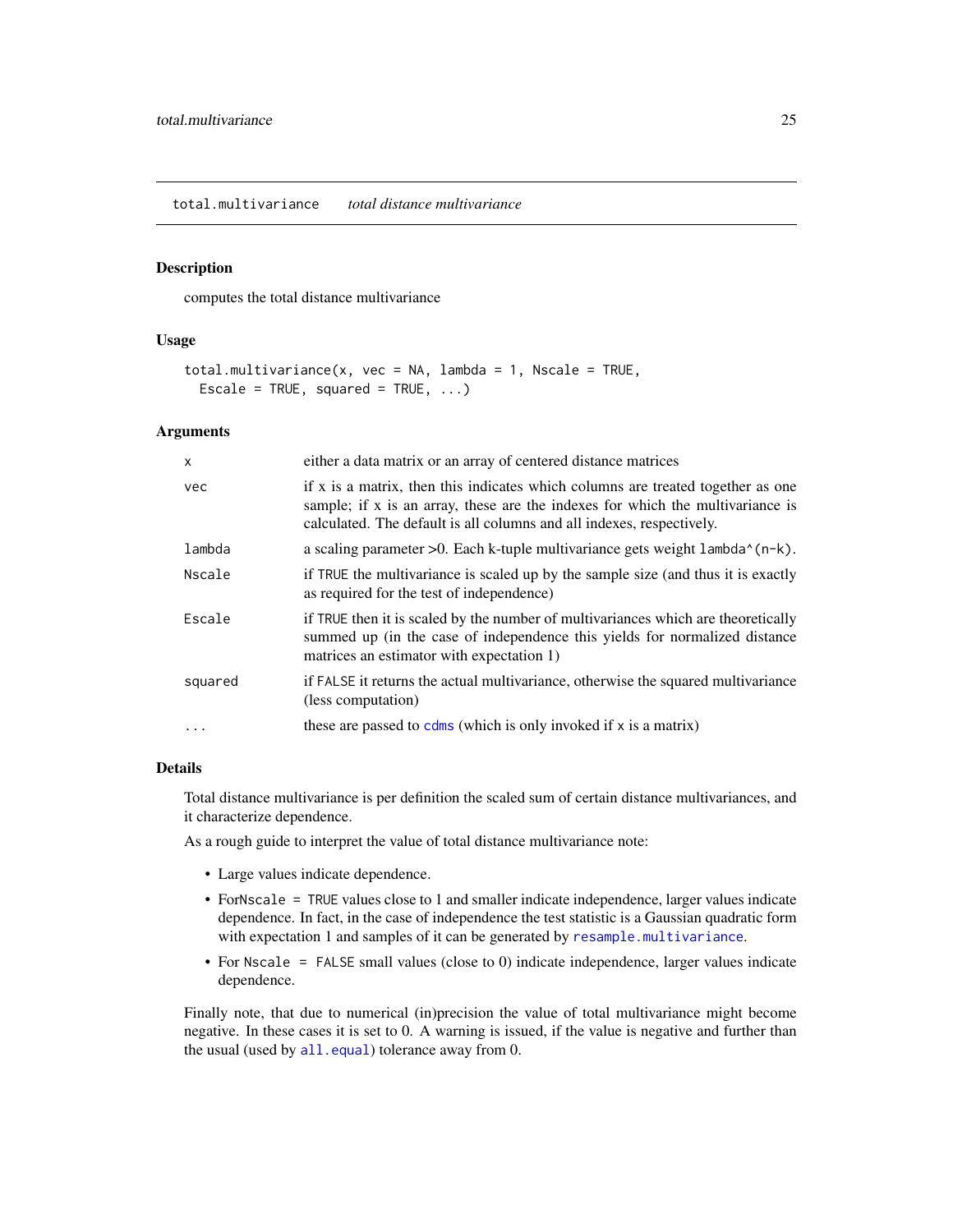#### <span id="page-25-0"></span>References

For the theoretic background see the references given on the main help page of this package: [multivariance-package.](#page-1-1)

#### Examples

```
x = matrix(rnorm(100*3),ncol = 3)total.multivariance(x) #for an independent sample
# the value coincides with
(multivariate(x[,c(1,2)],Nscale = TRUE) + multivariance(x[,c(1,3)],Nscale = TRUE)+
multivariance(x[,c(2,3)],Nscale = TRUE) + multivariance(x,Nscale = TRUE))/4
```
total.multivariance(coins(100)) #value for a dependent sample which is 2-independent